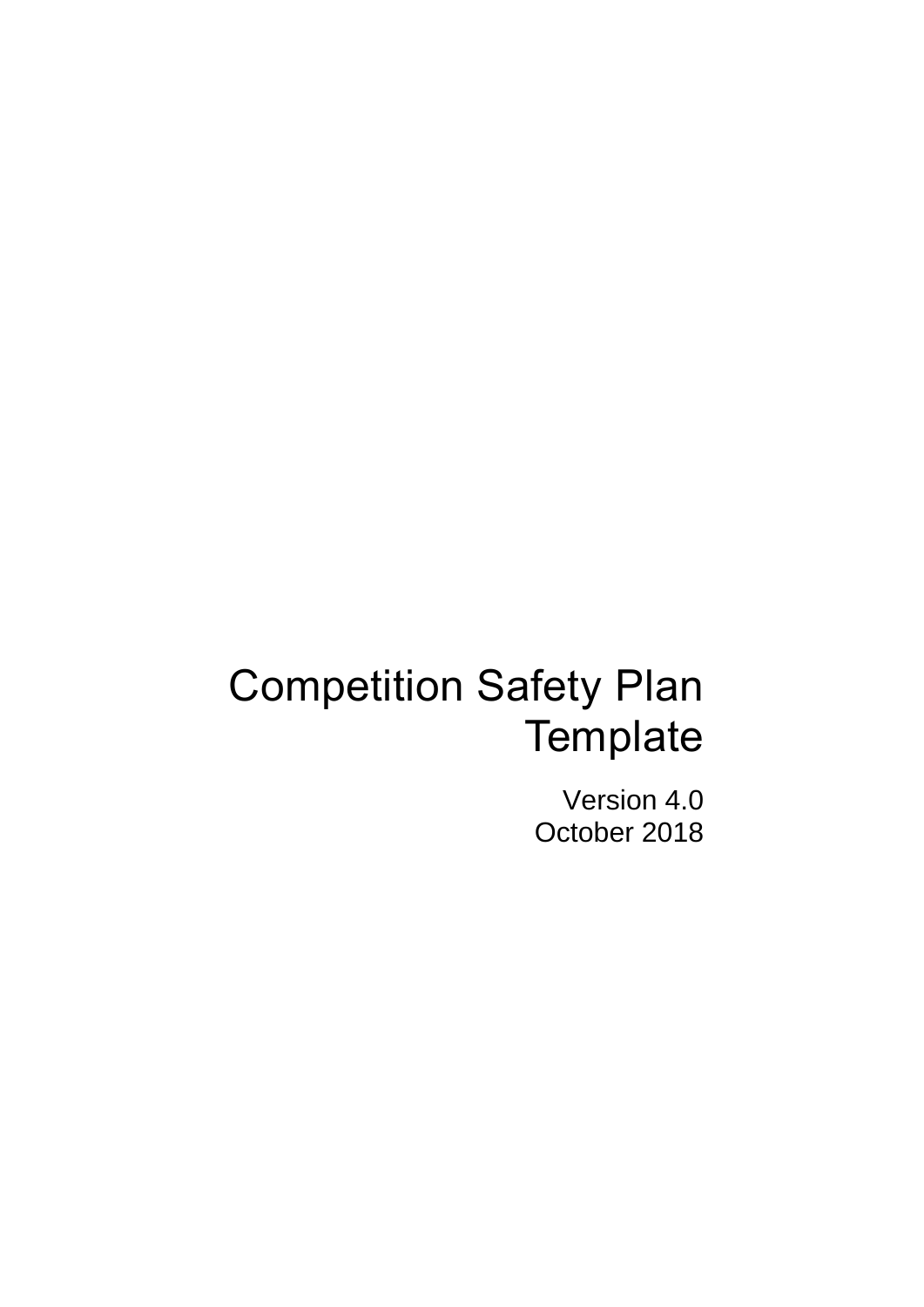# **Contents**

| 8.1  |                                                                   |  |
|------|-------------------------------------------------------------------|--|
| 8.2  |                                                                   |  |
| 8.3  |                                                                   |  |
| 8.4  |                                                                   |  |
| 8.5  |                                                                   |  |
| 8.6  |                                                                   |  |
| 8.7  |                                                                   |  |
| 8.9  |                                                                   |  |
| 8.10 | Daily Hazard Identification and Risk Assessment Form - Part A31   |  |
| 8.10 | Daily Hazard Identification and Risk Assessment Form - Part B32   |  |
| 8.11 | Water safety and First Aid requirements (equipment and people) 33 |  |
| 8.12 | Missing Competitor At Sea - Emergency Response Plan 35            |  |
| 8.13 |                                                                   |  |
| 8.14 |                                                                   |  |
| 8.15 |                                                                   |  |
| 8.16 |                                                                   |  |
| 8.17 | Sudden Unanticipated Storm - Emergency Response Plan 41           |  |
| 8.18 |                                                                   |  |
| 8.19 |                                                                   |  |
| 8.20 | Safety Briefing - Competitor / Team Manager / Surf Official44     |  |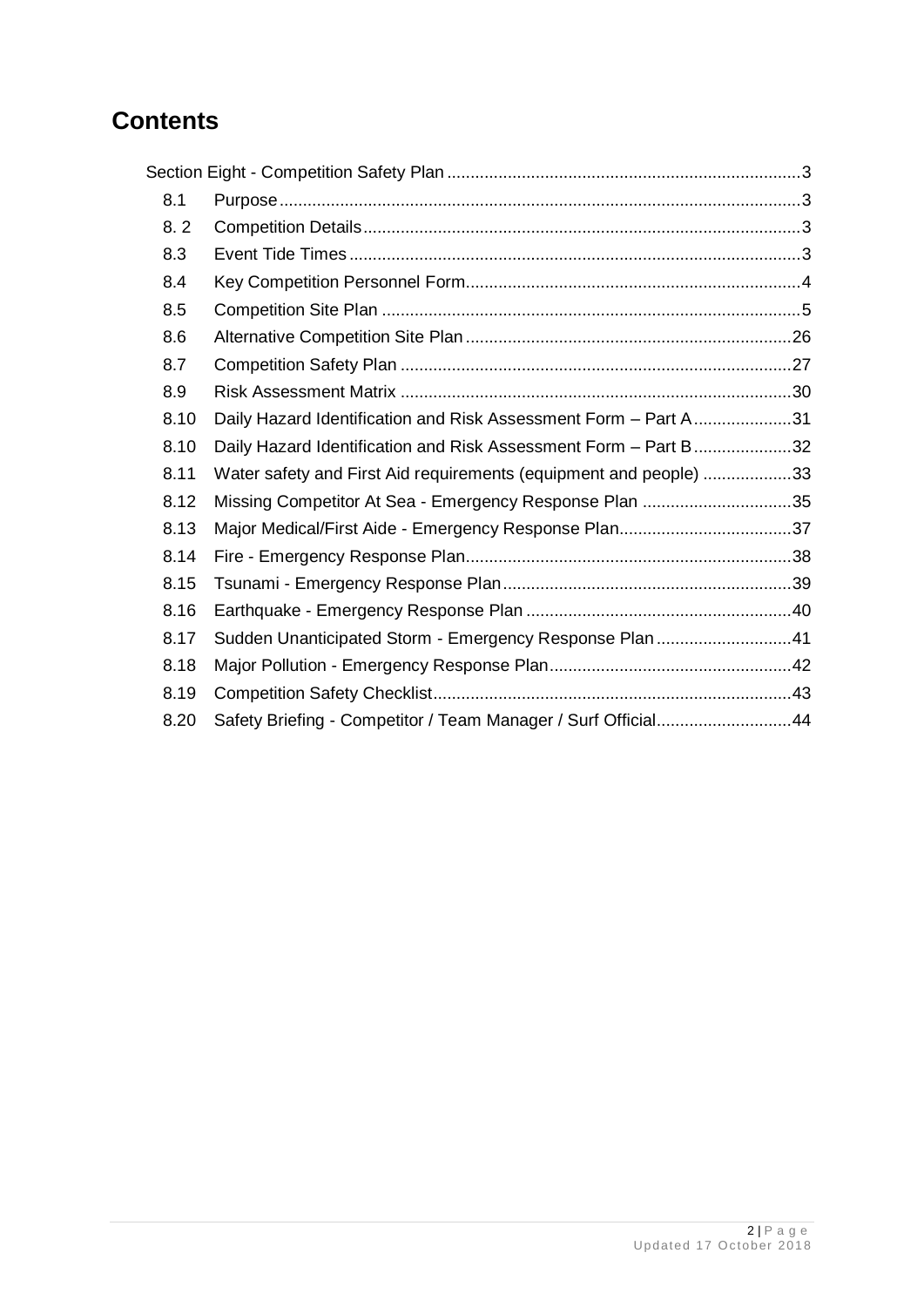# Competition Safety Plan

#### **8.1 Purpose**

- This Competition Safety Plan is intended to document the preparation and planning to remove, minimise or isolate risks associated with the competition which this safety plan pertains to.
- This Competition Safety Plan should be considered in addition to the Surf Sport Manual and the Competition Safety Manual which provide additional oversight of safety requirements.
- All risk management planning and implementation should be considered in accordance with "*Risk management – Principles and Guidelines* Standard, AS/NZS ISO 31000:2009".
- Where a competition is being conducted at a patrolled beach, the Event Manager should obtain a copy of the site Patrol Operations Manual – Section A, which will offer additional local context to the site in terms of safety management and also seek local experience people's input into the competition safety plan.

#### **8. 2 Competition Details**

| <b>Competition Name:</b>     | 2019 BP Surf Rescue South Island Championships |
|------------------------------|------------------------------------------------|
| <b>Competition Location:</b> | Waikouaiti Beach, Dunedin                      |
| <b>Competition Date/s:</b>   | Saturday 16 March 2019                         |

#### **8.3 Event Tide Times**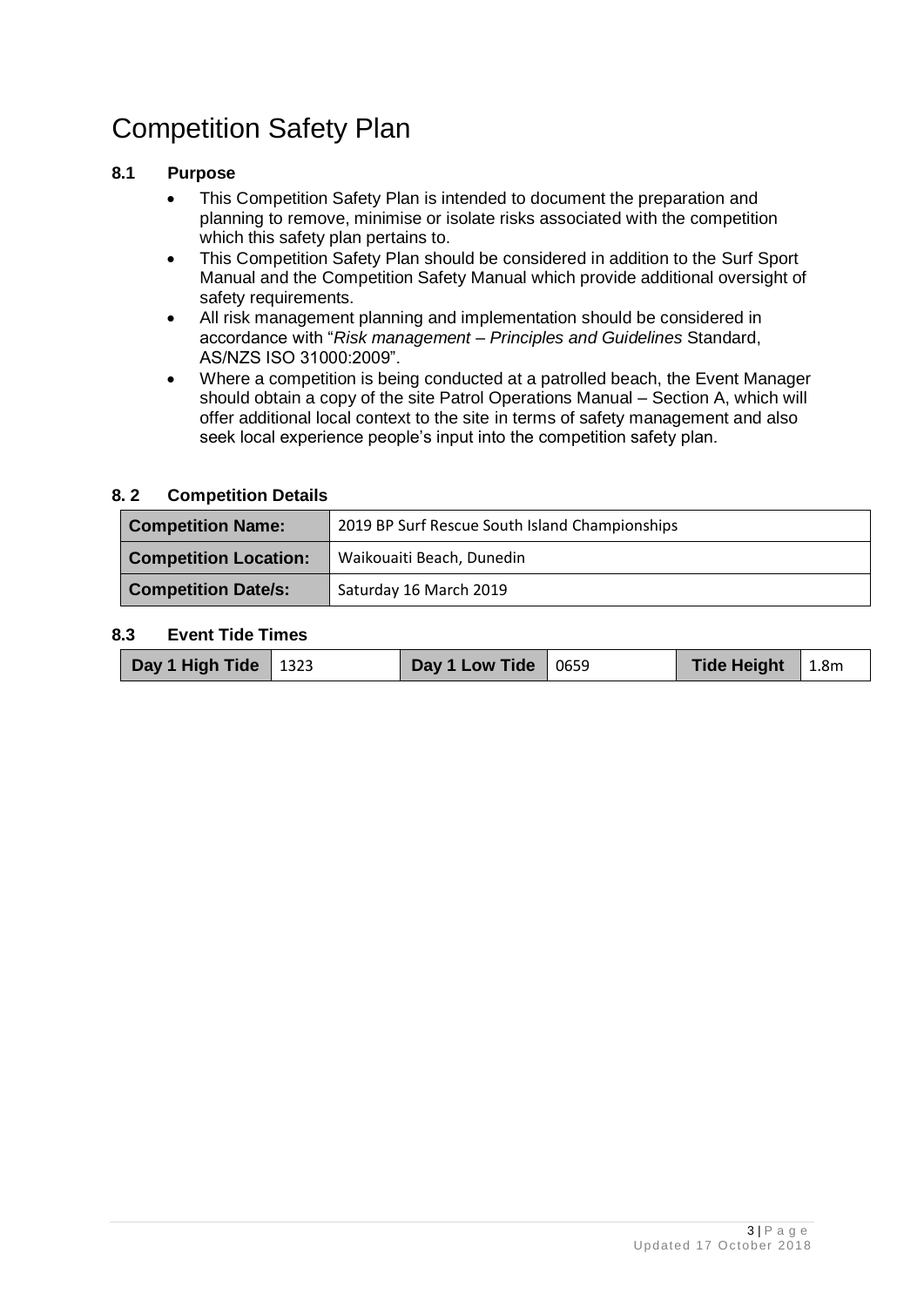# **8.4 Key Competition Personnel Form**

| <b>Role</b>                    | <b>First Name</b>                                       | <b>Last Name</b> | Mobile #         | email address                     | <b>Radio</b><br><b>Channel</b><br># | <b>Notes</b>                                                                                                               |
|--------------------------------|---------------------------------------------------------|------------------|------------------|-----------------------------------|-------------------------------------|----------------------------------------------------------------------------------------------------------------------------|
| <b>Event Manager</b>           | Scott                                                   | <b>Bicknell</b>  | 0273277339       | scott@bicknellconsultants.com     | $\overline{2}$                      |                                                                                                                            |
| <b>Event Administration</b>    |                                                         |                  |                  |                                   | 6                                   |                                                                                                                            |
| <b>Event Logistics Officer</b> |                                                         |                  |                  |                                   | $\overline{2}$                      |                                                                                                                            |
| <b>Work Party Team Leader</b>  | <b>TBC</b>                                              |                  |                  |                                   | $\overline{7}$                      |                                                                                                                            |
| <b>Commentary</b>              | Cam                                                     | <b>Burrows</b>   |                  |                                   | 8                                   |                                                                                                                            |
| <b>Media Liaison</b>           | Alana                                                   | <b>Isaac</b>     | 0275157157       | media@surflifesaving.org.nz       |                                     |                                                                                                                            |
| <b>Event Referee</b>           | Dave                                                    | <b>Bourke</b>    | 021645372        | bourkee@hotmail.com               | $\overline{2}$                      |                                                                                                                            |
| <b>Event Safety Officer</b>    | <b>TBC</b>                                              |                  |                  |                                   | $\overline{c}$                      |                                                                                                                            |
| <b>Water Safety Officer</b>    | Dave                                                    | Hickey           | 0272806420       | Dave.hickey@surflifesaving.org.nz | 3                                   |                                                                                                                            |
| <b>First Aid Officer</b>       | St John                                                 |                  |                  |                                   | 1                                   |                                                                                                                            |
| <b>First Aid Officer</b>       | St John                                                 |                  |                  |                                   | $\mathbf{1}$                        |                                                                                                                            |
| <b>NZ Police</b>               | 3 Court<br>Street,<br>Waikouaiti                        |                  | 034659127<br>111 |                                   |                                     |                                                                                                                            |
| <b>Ambulance</b>               | 106<br>Ronaldsay<br>Street,<br>Palmerston               |                  | 111              |                                   |                                     |                                                                                                                            |
| <b>Medical Centre</b>          | East Otago<br>Health<br>201 Main<br>Road,<br>Waikouaiti |                  | 03 465 1444      |                                   |                                     | Closed on<br>weekends,<br>but they<br>provide<br>urgent and<br>emergency<br>care outside<br>of clinic<br>opening<br>hours. |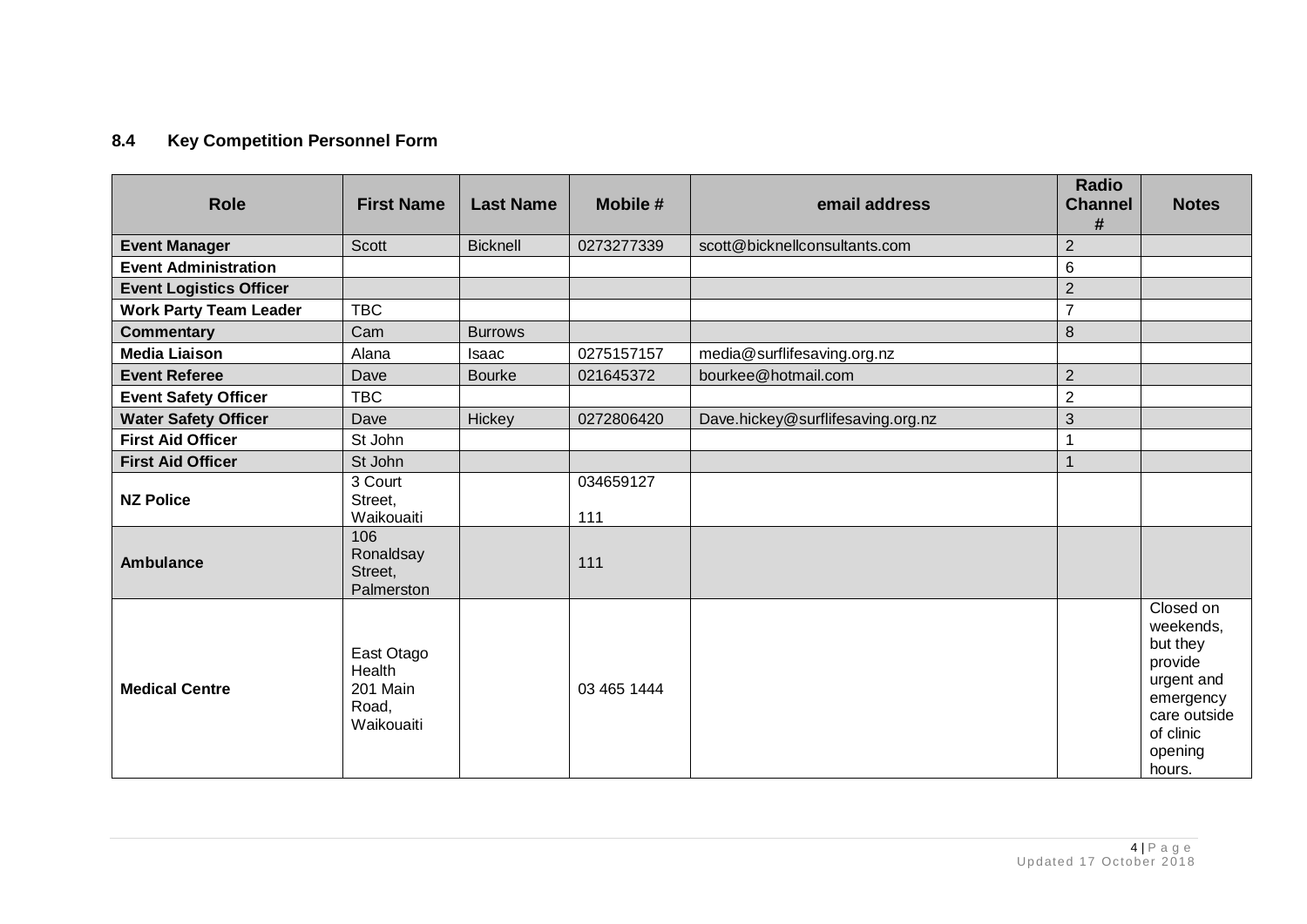| Hospital              | 201 Great<br>King Road,<br>Dunedin                |           | 03474999                                                           |                              |                              |
|-----------------------|---------------------------------------------------|-----------|--------------------------------------------------------------------|------------------------------|------------------------------|
| <b>Harbour Master</b> | <b>Steve</b>                                      | Rushbrook | 03 474 0827<br>0800 474 082<br>027 201 0592<br>or<br>027 5835 5196 |                              | Otago<br>Regional<br>Council |
| <b>Fire Service</b>   | 5 Court<br>Street,<br>Waikouaiti                  |           | 034657386<br>111                                                   |                              |                              |
| Coastguard            | 19 Hereweka<br><b>St</b><br>Portobello<br>Dunedin |           | 0211333945                                                         |                              |                              |
| <b>Council</b>        | Marilyn                                           | Anderson  | 0274366898                                                         | Marilyn.anderson@dcc.govt.nz |                              |
| <b>Civil Defence</b>  | Emergency<br>Management<br>Office                 |           | 03 477 4000<br>111                                                 | Civil.defence@dcc.govt.nz    |                              |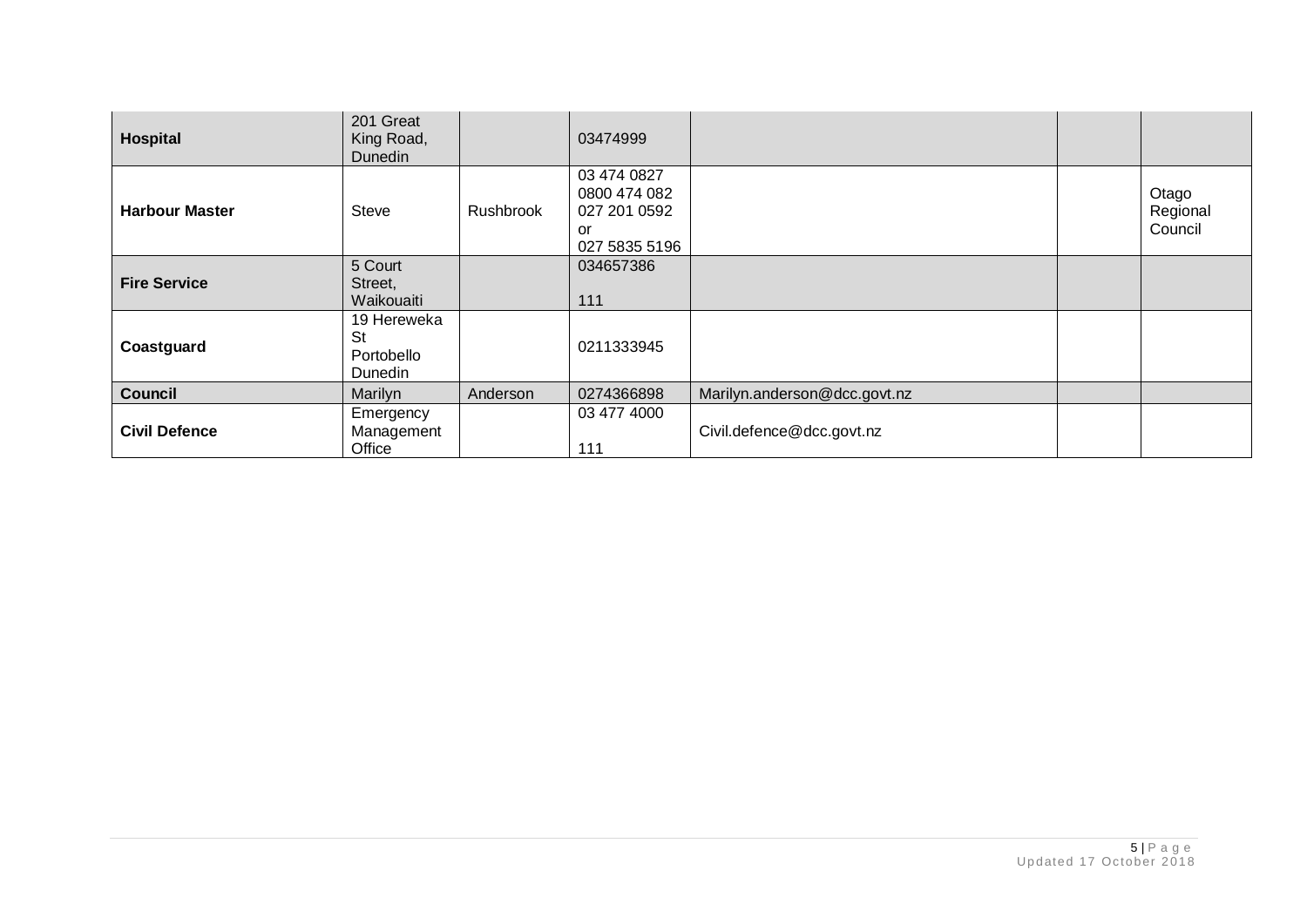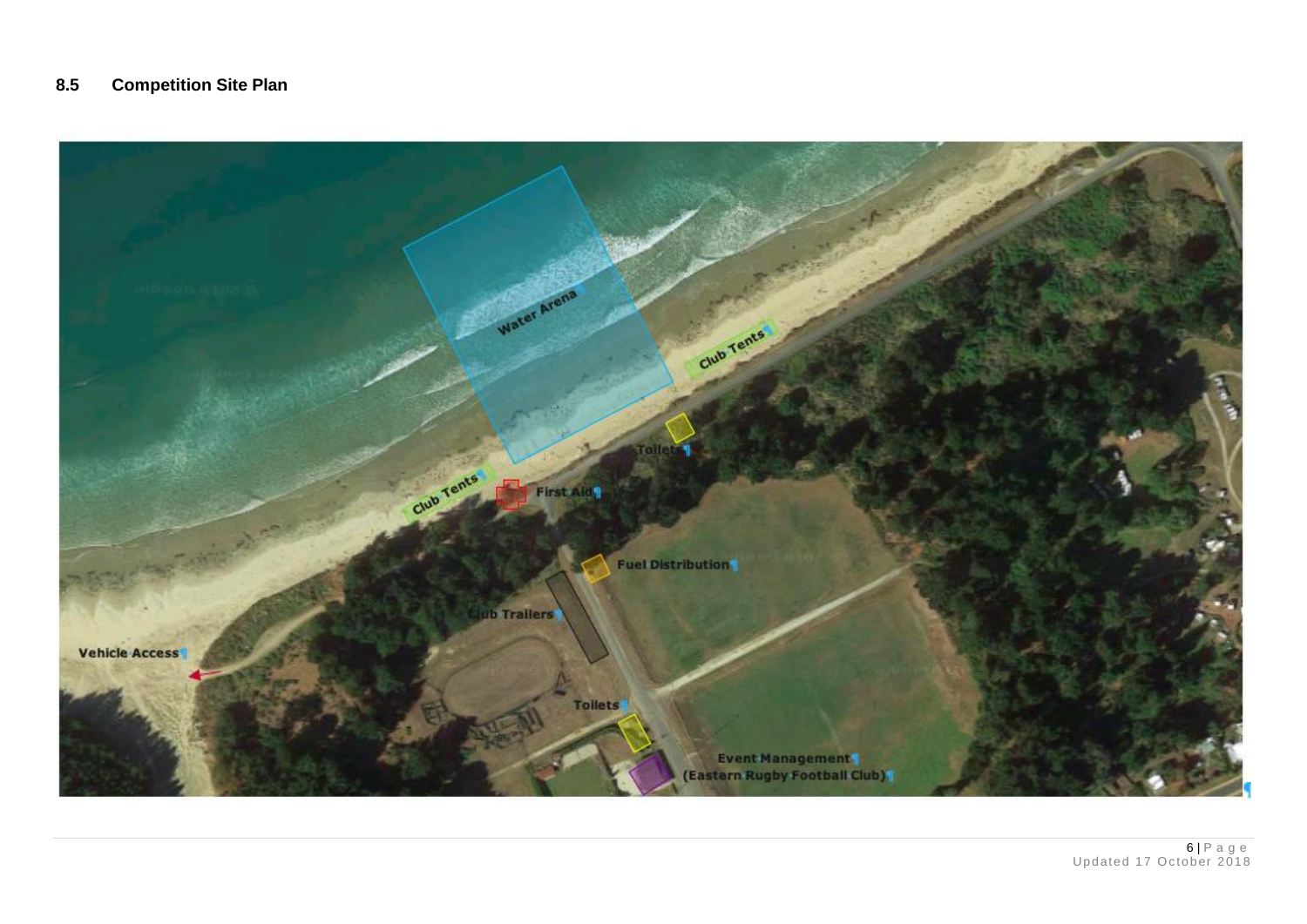**8.6 Alternative Competition Site Plan**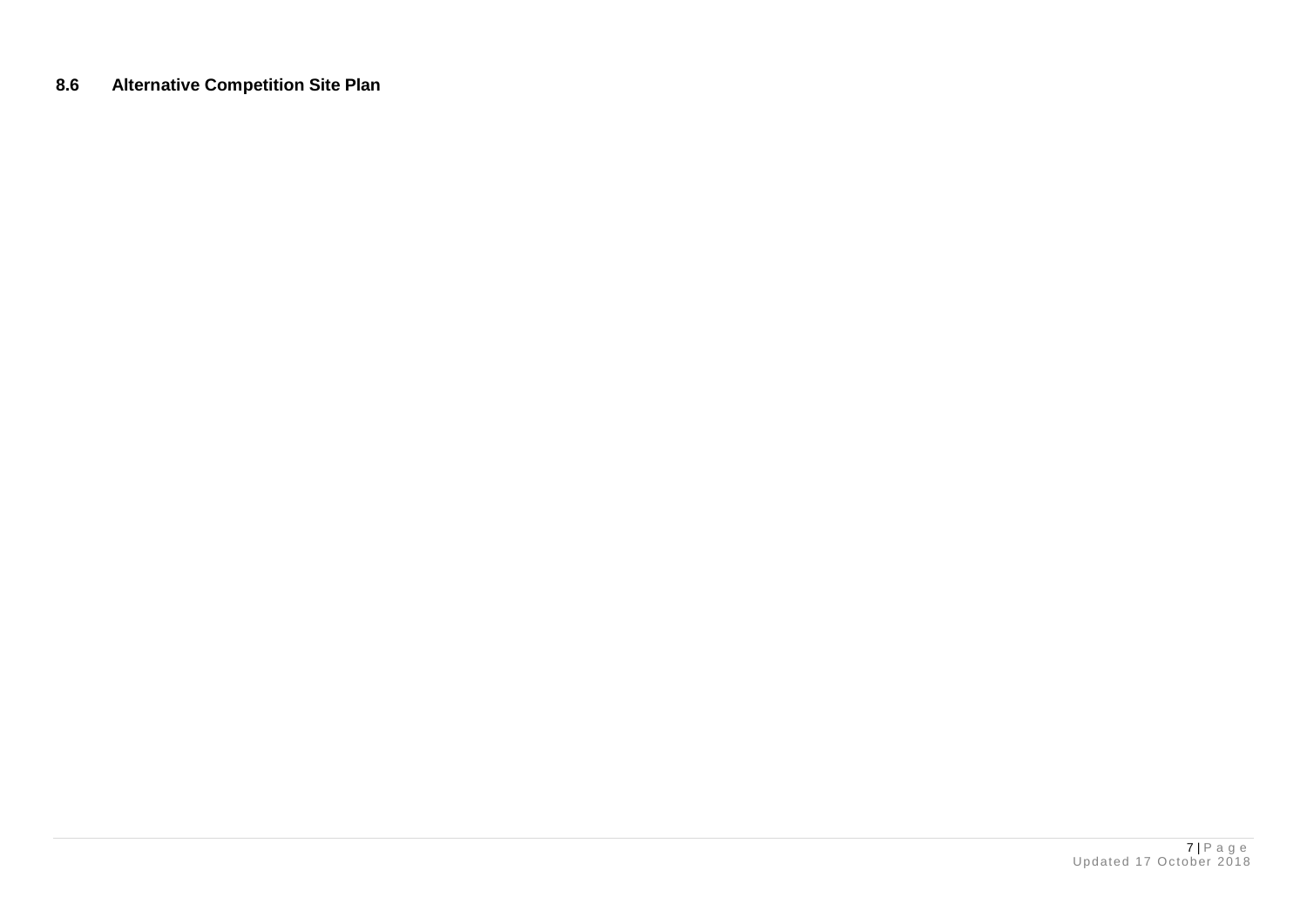#### **8.7 Competition Safety Plan**

To be completed in conjunction with the Risk Assessment Matrix (8.9)

#### **SEE APPENDED ASSESSMENT MATRIX**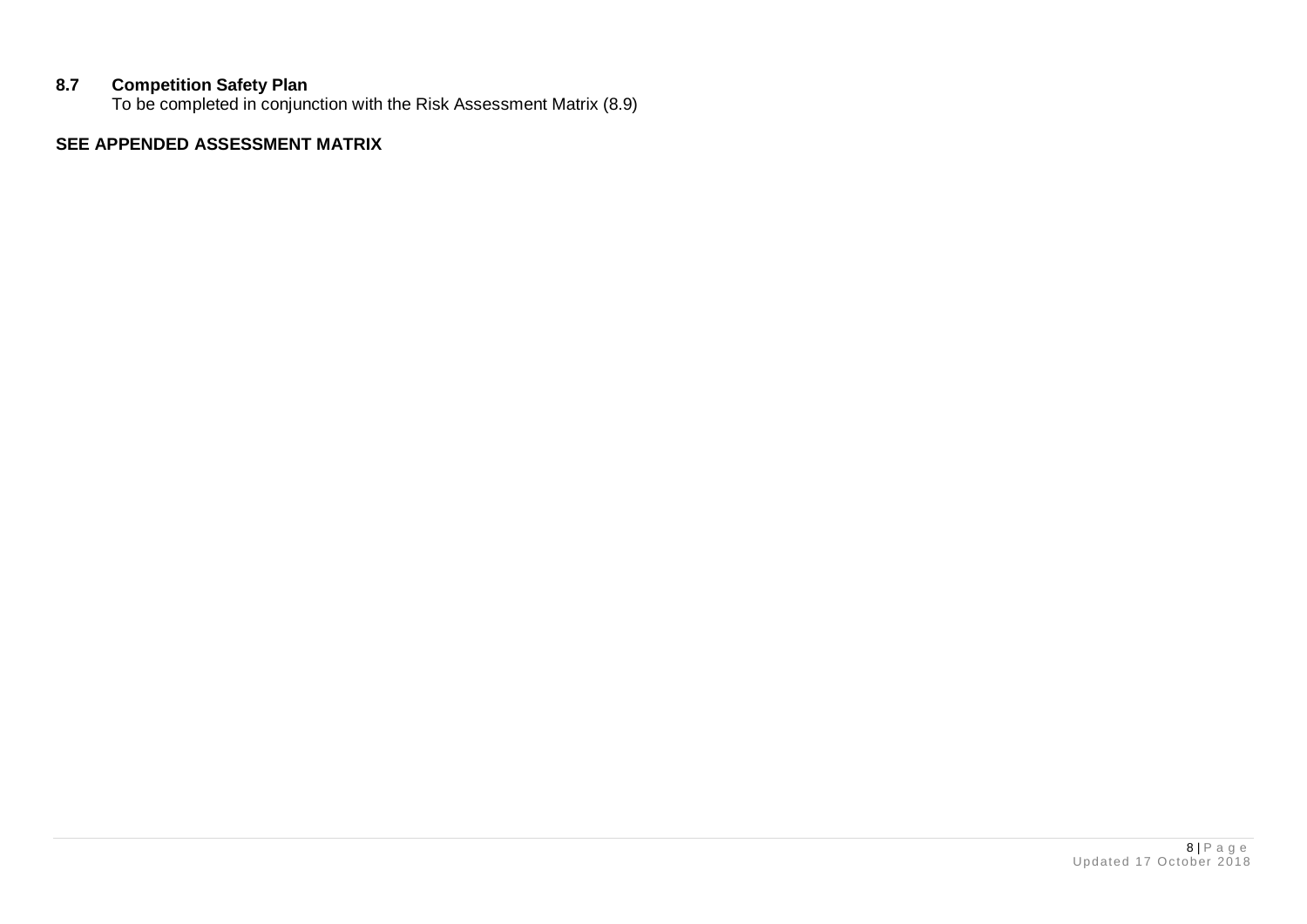**8.8 Competition Safety Plan – (continued)**

#### **SEE APPENDED ASSESSMENT MATRIX**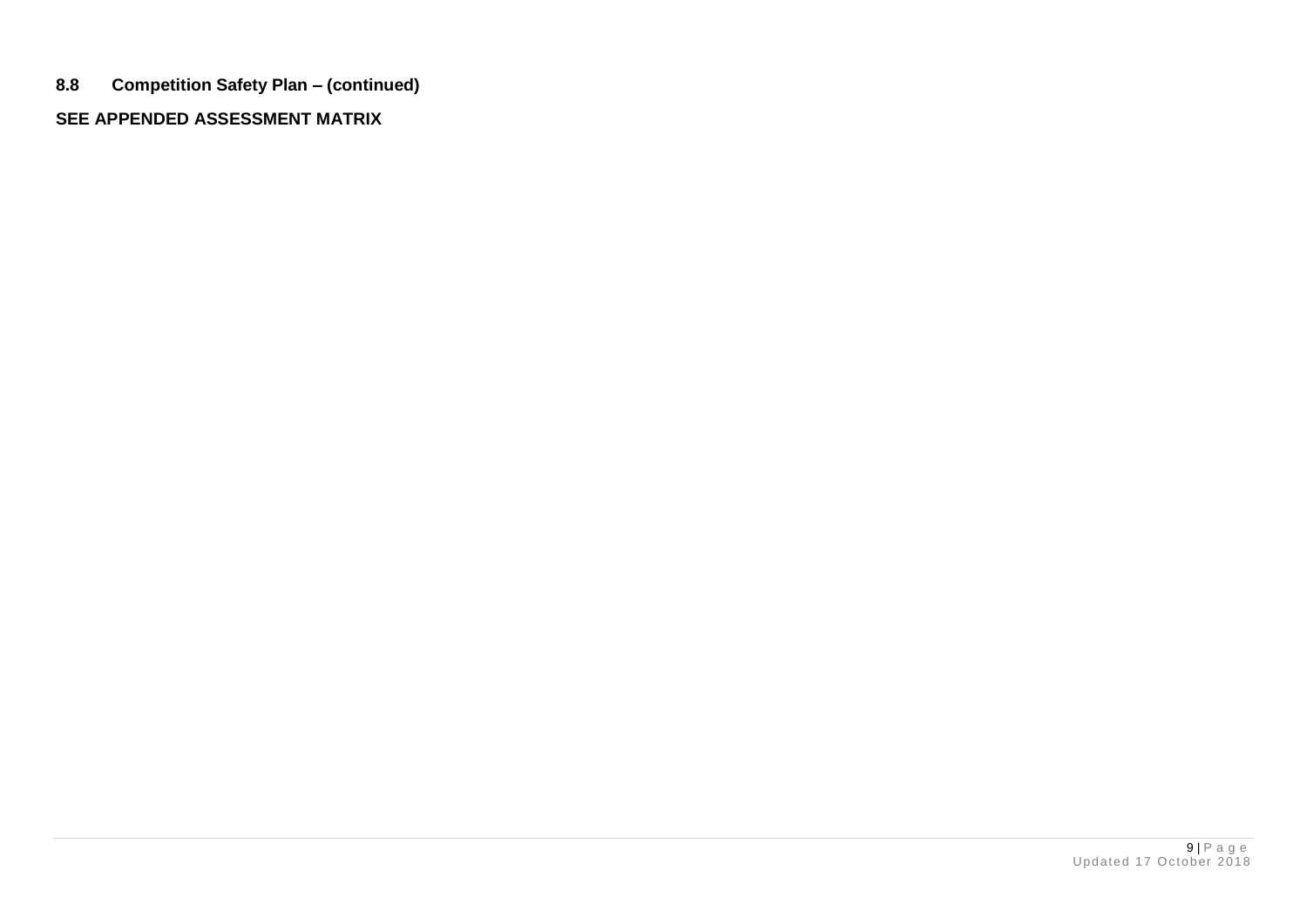**8.9 Competition Safety Plan – (continued)**

**SEE APPENDED ASSESSMENT MATRIX**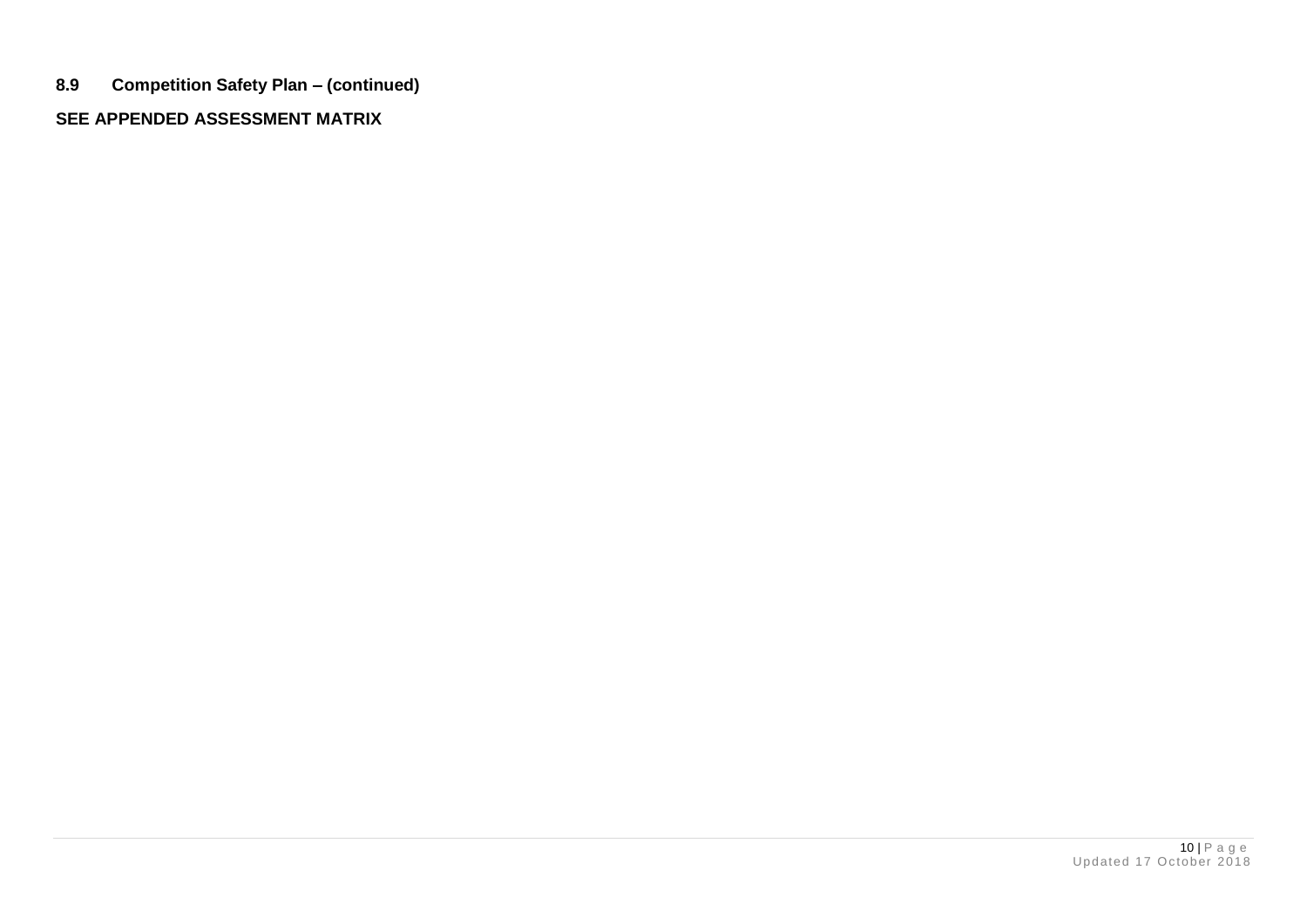#### **8.10 Risk Assessment Process/Matrix**

The Risk Assessment Matrix requires us to consider both the likelihood and potential impact or consequences of each individual risk. A Risk Factor from  $1 - 5$  is applied to both the 'likelihood' and potential 'impact' for each of the identified risks. The two risk factors are then multiplied, which provides a score which determines the level of risk.

#### **Steps required to identify hazards and analyse risk**

**Step One** – Identify the work activity(s) that are to be carried out

**Step Two** – Identify which workers and other people are likely to be affected by the work activity.

**Step Three** – Identify the hazards associated with the proposed work activity. Consider environmental factors, the equipment or structures to be used and the capability and competency of those expected to undertake the work.

**Step 4** – Undertake a risk analyse using the Risk Assessment matrix which requires consideration of the both the consequences and probability of risk to provide an estimate of the risk magnitude. Risk analysis is the process of estimating the magnitude of the risk and deciding what actions to take. Risk Magnitude is assessed using the probability and consequence scales below.

| Score Scale |                | Frequency of accident or illness                                                  |
|-------------|----------------|-----------------------------------------------------------------------------------|
|             | Rare           | Would only occur in exceptional circumstances.                                    |
| 2           | Unlikely       | Incident conceivable at some time, but only remotely possible.                    |
| 3           | Possible       | Could occur at some time, has probably happened in the past.                      |
|             | Likely         | Will probably occur in most circumstances, known to have happened in<br>the past. |
| 5           | Almost certain | Expected to occur in most circumstances, regularly occurred in the past.          |

#### **Probability scale**

#### **Consequence scale**

| Score Scale |                                  | Severity of accident or illness                                                                                                                                                               |
|-------------|----------------------------------|-----------------------------------------------------------------------------------------------------------------------------------------------------------------------------------------------|
|             | Insignificant<br><b>Injuries</b> | No real injury or illness resulting $-$ e.g. minor bumps, bruises or abrasions.                                                                                                               |
| 2           | Minor Injuries                   | First aid or minor medical treatment is required – e.g. sprains, strains and<br>cuts.                                                                                                         |
| 3           | Significant<br><b>Injuries</b>   | Injury or illness requiring treatment by a qualified medical practitioner such<br>as a GP or A&E, e.g. fractures, dislocations or wounds needing stitches.                                    |
| 4           | Serious<br><b>Injuries</b>       | Life or limb threatening injury or illness requiring immediate emergency<br>medical assistance (hospitalisation), e.g. multiple trauma in juries with<br>potential for permanent disablement. |
| 5           | Fatality                         | One or more multiple fatalities are possible.                                                                                                                                                 |

A risk assessment category (Critical, High, Moderate or Low) for each hazard is compiled by using the chart below. Hazards with the highest rating should be given priority.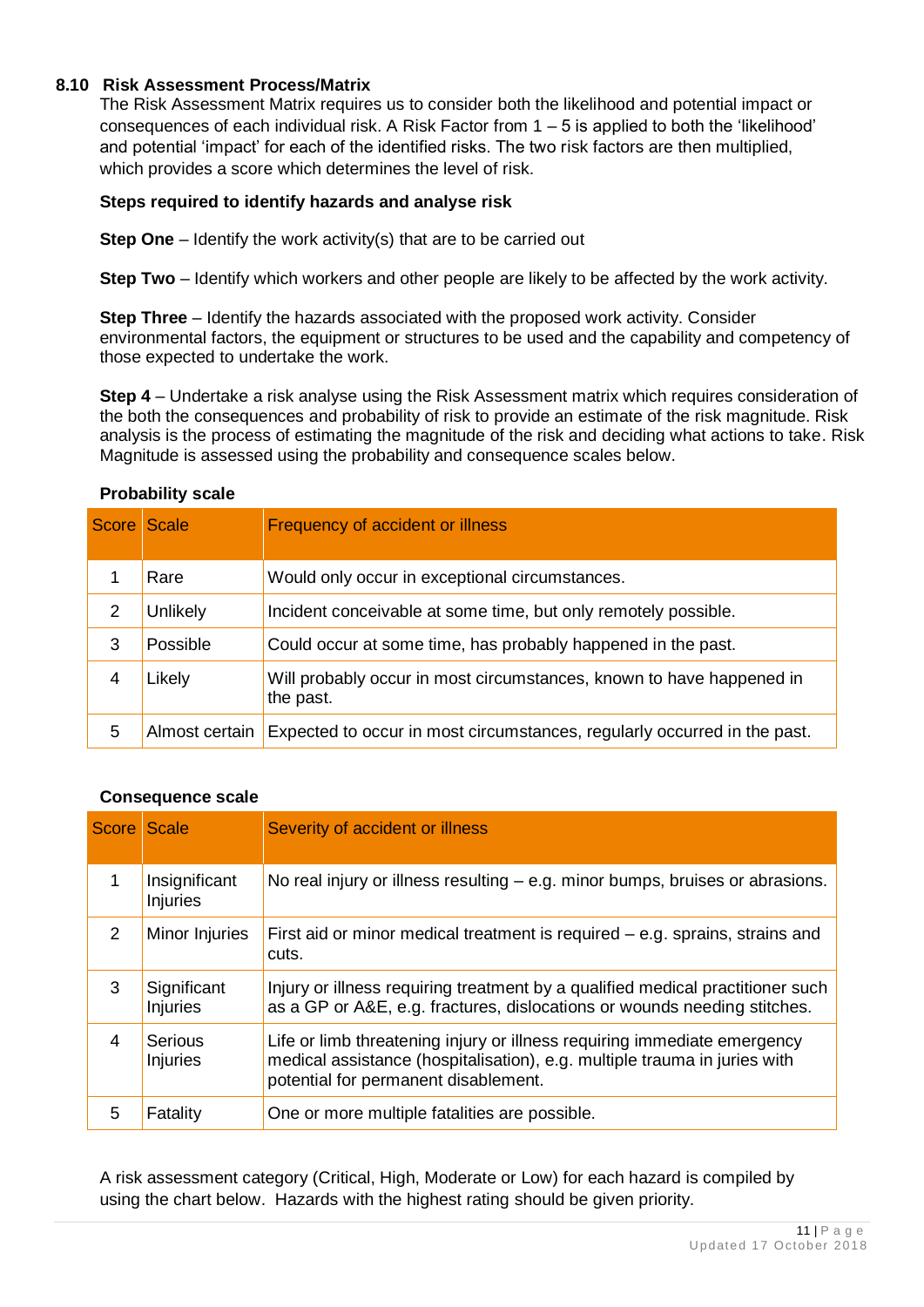#### **Risk Assessment Matrix**

|             | Fatality               | 5.0 | 5.0  | 7.5  | 10.0        | 12.5  | 15.0     | 17.5  | 20.0                  | 22.5  | 25.0           |
|-------------|------------------------|-----|------|------|-------------|-------|----------|-------|-----------------------|-------|----------------|
|             |                        | 4.5 | 4.5  | 6.75 | 9.0         | 11.25 | 13.5     | 15.75 | 18                    | 20.25 | 22.5           |
|             | Serious Injuries       | 4.0 | 4.0  | 6.0  | 8.0         | 10.0  | 12.0     | 14.0  | 16                    | 18    | 20.0           |
|             |                        | 3.5 | 3.5  | 5.25 | 7.0         | 8.75  | 10.5     | 12.25 | 14.0                  | 15.75 | 17.5           |
|             | Significant Injuries   | 3.0 | 3.0  | 4.5  | 6.0         | 7.5   | 9.0      | 10.5  | 12.0                  | 13.5  | 15.0           |
|             |                        | 2.5 | 2.5  | 3.75 | 5.0         | 6.25  | 7.5      | 8.75  | 10.0                  | 11.25 | 12.5           |
| Consequence | Minor Injuries         | 2.0 | 2.0  | 3.0  | 4.0         | 5.0   | 6.0      | 7.0   | 8.0                   | 9.0   | 10             |
|             |                        | 1.5 | 1.5  | 2.25 | 3.0         | 3.75  | 4.5      | 5.25  | 6.0                   | 6.75  | 7.5            |
|             | Insignificant Injuries | 1.0 | 1.0  | 1.5  | 2.0         | 2.5   | 3.0      | 3.5   | 4.0                   | 4.5   | 5.0            |
|             |                        |     | 1.0  | 1.5  | 2.0         | 2.5   | 3.0      | 3.5   | 4.0                   | 4.5   | 5.0            |
|             |                        |     | Rare |      | Unlikely    |       | Possible |       | Possibility<br>Strong |       | Almost Certain |
|             |                        |     |      |      | Probability |       |          |       |                       |       |                |

15-25 **UNACCEPTABLE** risk. The risk cannot be justified on any grounds. High level control measures **must** be applied immediately.

11-14 **HIGH** risk. Moderate to high level control measures **must** be applied to reduce the risk as soon as possible. Monitor continuously for changes.

6.5-10.5 **MODERATE** risk. Low level control measures should be considered and applied to mitigate, eliminate, prevent or reduce the risk. The level of risk may however be acceptable, provided existing control measures remain in place. Monitor for changes.

1-6.25 A **LOW** level of risk, which may be acceptable, provided existing control measures remain in place. Monitor for changes.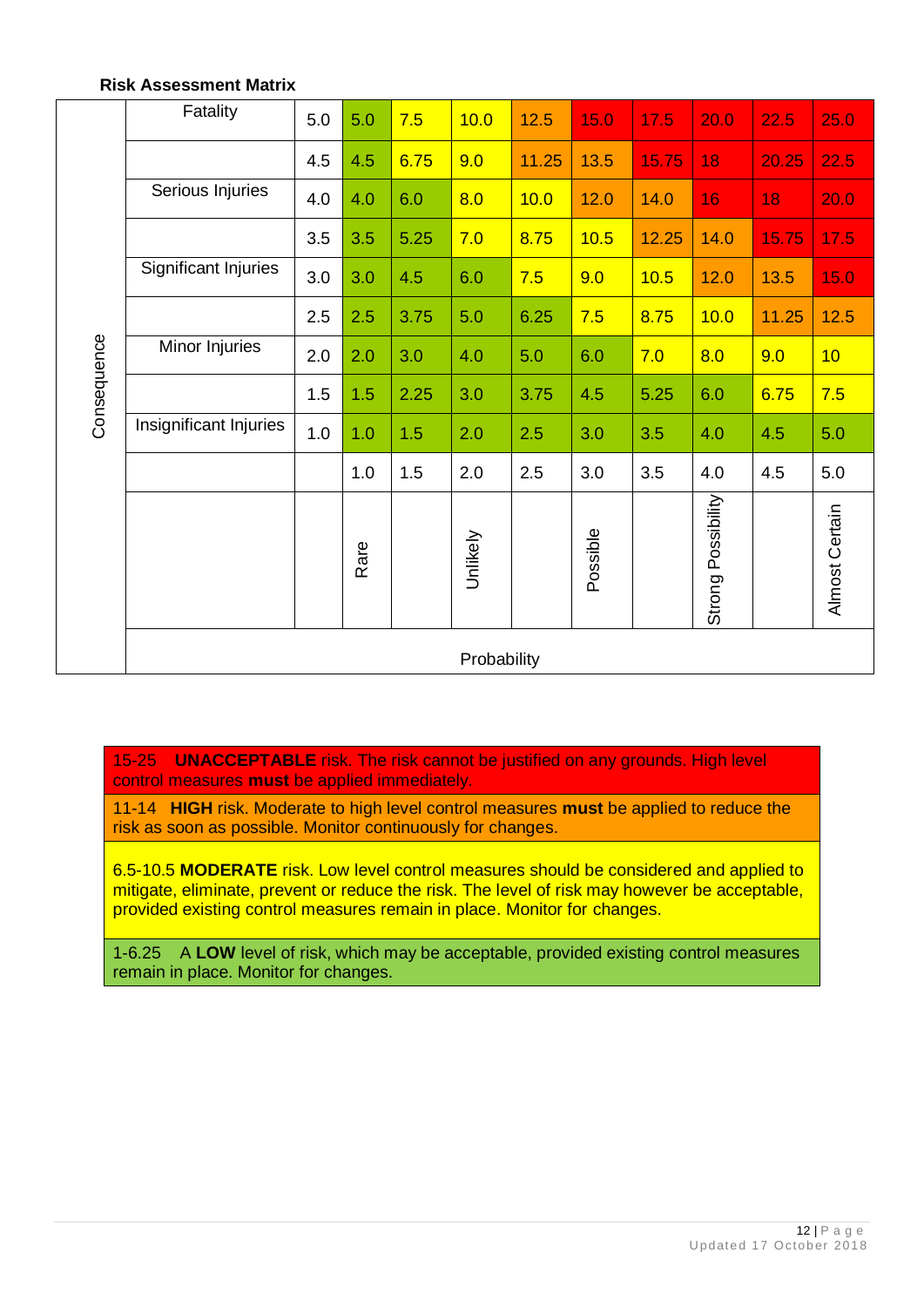|                           |           |                         |                   |             |                   |                        |                                        | Daily Hazard and Risk Assessment Form |              |                        |                   |                  |                                               |           |                               |                     |                  |  |
|---------------------------|-----------|-------------------------|-------------------|-------------|-------------------|------------------------|----------------------------------------|---------------------------------------|--------------|------------------------|-------------------|------------------|-----------------------------------------------|-----------|-------------------------------|---------------------|------------------|--|
| Competition               |           | <b>Date</b>             | $\prime$ $\prime$ | <b>Time</b> |                   |                        |                                        | <b>Name</b>                           |              |                        |                   |                  |                                               | Signature |                               |                     |                  |  |
|                           |           |                         |                   |             |                   |                        | PREVAILING WEATHER CONDITIONS (CIRCLE) |                                       |              |                        |                   |                  |                                               | Impact    | <b>Risk Level</b>             |                     | Accept?          |  |
| <b>Wind Strength</b>      | Still     | Light                   | Moderate          |             | Strong            |                        |                                        |                                       |              |                        |                   |                  |                                               |           |                               |                     |                  |  |
| <b>Wind Direction</b>     | Northerly | Nor'Easterly            | Easterly          |             |                   | Sou'Easterly           | Southerly                              | Sou'Westerly                          |              | Westerly               |                   | Nor'Westerly     | Nil                                           |           |                               |                     |                  |  |
| Weather                   | Clear     | <b>Scattered Cloud</b>  | Overcast          |             | Showers           |                        | Heavy Rain                             | Storm                                 |              |                        |                   |                  |                                               |           |                               |                     |                  |  |
| <b>Wave Height</b>        | < 0.5     | $-1$                    | $-1.5$            |             | $-2$              |                        | $-2.5$                                 | $-3$                                  |              | $-3.5$                 |                   | $-4$             |                                               |           |                               |                     |                  |  |
| <b>Surf Conditions</b>    | Glassy    | Slight Chop             | Choppy            |             | Rough             |                        | Very Rough                             |                                       |              |                        |                   |                  |                                               |           |                               |                     |                  |  |
|                           |           |                         |                   |             |                   |                        |                                        | <b>EVENTS IN PROGRESS (CIRCLE)</b>    |              |                        |                   |                  |                                               |           |                               |                     |                  |  |
| <b>Age Group</b>          | < 8       | $<10$                   | < 12              |             | < 14              |                        | $<16$                                  | < 19                                  |              | Open                   |                   | <b>Masters</b>   |                                               |           |                               |                     |                  |  |
| <b>Event</b>              | Sprints   | Flags                   | Surf              |             | Tube              |                        | Board                                  | Ski                                   |              | Rescue                 |                   | Relay            | Iron                                          | Taplin    |                               | Boat                | Canoe            |  |
| Arena                     | Sprint    | Flags                   | Water 1           |             | Water 2           |                        | Water 3                                | Boat                                  |              | Canoe                  |                   | <b>IRB</b>       |                                               |           |                               |                     |                  |  |
|                           |           |                         |                   |             |                   | <b>Risk Assessment</b> |                                        |                                       |              | <b>Risk Assessment</b> |                   |                  |                                               |           |                               |                     | <b>Decisions</b> |  |
| <b>Hazards</b>            |           | <b>Risk Description</b> | Consequences      | Likelihood  | <b>Risk Level</b> | Acceptable Risk?       |                                        | <b>Control</b><br><b>Measures</b>     | Consequences | Likelihood             | <b>Risk Level</b> | Acceptable Risk? | <b>Alternative Control</b><br><b>Measures</b> |           | <b>Residual Risk</b><br>Level | Acceptable<br>Risk? | Priority         |  |
|                           |           |                         |                   |             |                   |                        |                                        | <b>ENVIRONMENT</b>                    |              |                        |                   |                  |                                               |           |                               |                     |                  |  |
| <b>Weather Conditions</b> |           |                         |                   |             |                   | Y/N                    |                                        |                                       |              |                        |                   | Y/N              |                                               |           |                               |                     | Y/N              |  |
| <b>Wave Conditions</b>    |           |                         |                   |             |                   | Y/N                    |                                        |                                       |              |                        |                   | Y/N              |                                               |           |                               |                     | Y/N              |  |
| Rips / Current            |           |                         |                   |             |                   | Y/N                    |                                        |                                       |              |                        |                   | Y/N              |                                               |           |                               |                     | Y/N              |  |
| <b>Natural Debris</b>     |           |                         |                   |             |                   | Y/N                    |                                        |                                       |              |                        |                   | Y/N              |                                               |           |                               |                     | Y/N              |  |
| Rubbish                   |           |                         |                   |             |                   | Y/N                    |                                        |                                       |              |                        |                   | Y/N              |                                               |           |                               |                     | Y/N              |  |
| Pollution                 |           |                         |                   |             |                   | Y/N                    |                                        |                                       |              |                        |                   | Y/N              |                                               |           |                               |                     | Y/N              |  |
| Stingers                  |           |                         |                   |             |                   | Y/N                    |                                        |                                       |              |                        |                   | Y/N              |                                               |           |                               |                     | Y/N              |  |
| Holes                     |           |                         |                   |             |                   | Y/N<br>Y/N             |                                        |                                       |              |                        |                   | Y/N<br>Y/N       |                                               |           |                               |                     | Y/N<br>Y/N       |  |
| <b>Structures</b>         |           |                         |                   |             |                   |                        |                                        |                                       |              |                        |                   |                  |                                               |           |                               |                     |                  |  |

# **8.11 Daily Hazard Identification and Risk Assessment Form – Part A**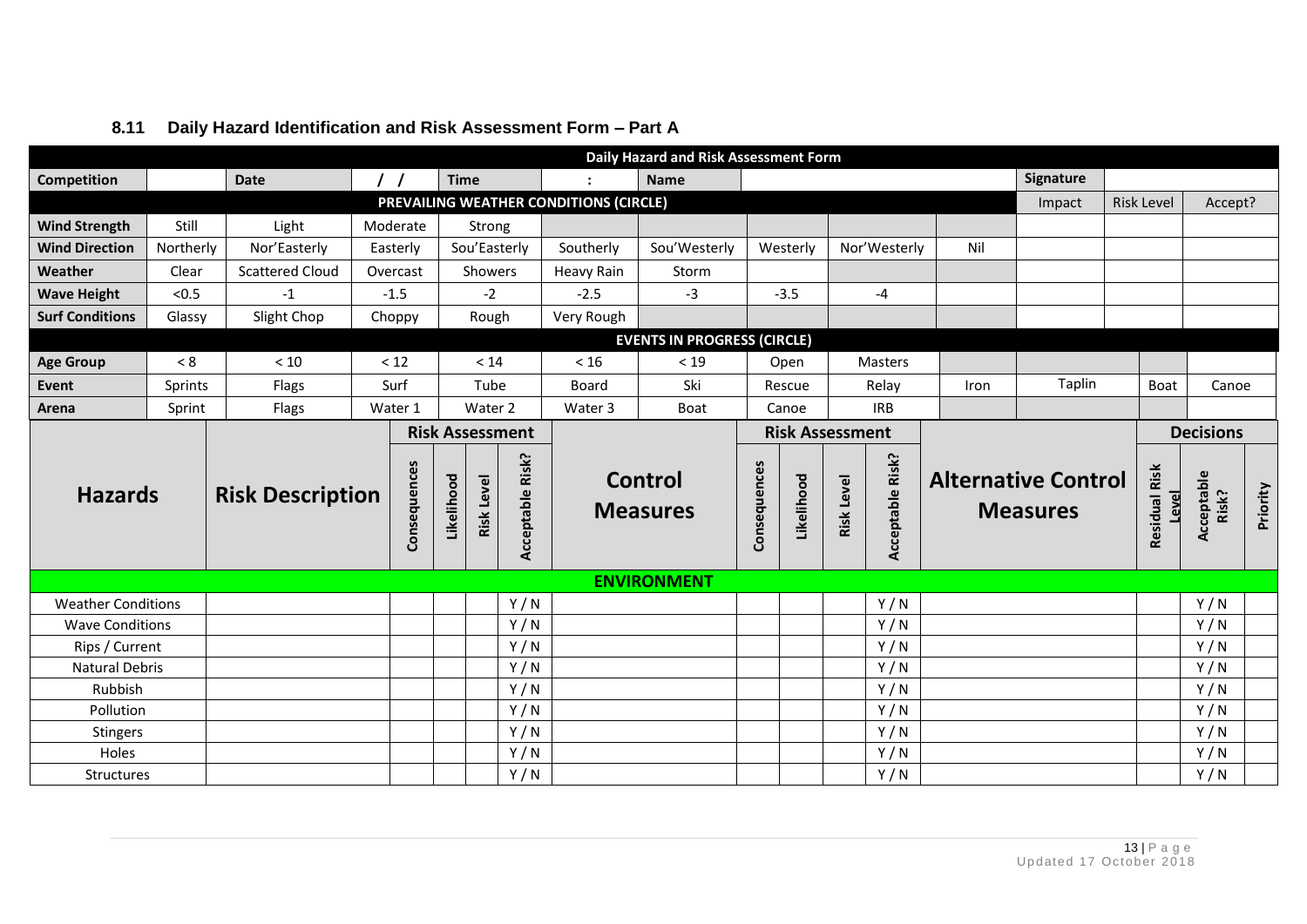|                        |                   |                                     |              |            |                   | <b>Risk Assessment</b> |   |                            |              | <b>Risk Assessment</b> |                   |                           |                                               |                               | <b>Decisions</b>    |          |
|------------------------|-------------------|-------------------------------------|--------------|------------|-------------------|------------------------|---|----------------------------|--------------|------------------------|-------------------|---------------------------|-----------------------------------------------|-------------------------------|---------------------|----------|
| <b>Hazards</b>         |                   | <b>Risk Description</b>             | Consequences | Likelihood | <b>Risk Level</b> | Acceptable Risk?       |   | Control<br><b>Measures</b> | Consequences | Likelihood             | <b>Risk Level</b> | Acceptable Risk?          | <b>Alternative Control</b><br><b>Measures</b> | <b>Residual Risk</b><br>Level | Acceptable<br>Risk? | Priority |
|                        |                   |                                     |              |            |                   |                        |   | <b>PEOPLE</b>              |              |                        |                   |                           |                                               |                               |                     |          |
| Officials              |                   |                                     |              |            |                   | Y/N                    |   |                            |              |                        |                   | Y/N                       |                                               |                               | Y/N                 |          |
| <b>Water Safety</b>    |                   |                                     |              |            |                   | Y/N                    |   |                            |              |                        |                   | Y/N                       |                                               |                               | Y/N                 |          |
| Support Crew/s         |                   |                                     |              |            |                   | Y/N                    |   |                            |              |                        |                   | Y/N                       |                                               |                               | Y/N                 |          |
| Competitors            |                   |                                     |              |            |                   | Y/N                    |   |                            |              |                        |                   | Y/N                       |                                               |                               | Y/N                 |          |
| Supporters             |                   |                                     |              |            |                   | Y/N                    |   |                            |              |                        |                   | Y/N                       |                                               |                               | Y/N                 |          |
| Spectators             |                   |                                     |              |            |                   | Y/N                    |   |                            |              |                        |                   | Y/N                       |                                               |                               | Y/N                 |          |
| Public                 |                   |                                     |              |            |                   | Y/N                    |   |                            |              |                        |                   | Y/N                       |                                               |                               | Y/N                 |          |
|                        |                   |                                     |              |            |                   | Y/N                    |   |                            |              |                        |                   | Y/N                       |                                               |                               | Y/N                 |          |
|                        |                   |                                     |              |            |                   | Y/N                    |   |                            |              |                        |                   | Y/N                       |                                               |                               | Y/N                 |          |
|                        |                   |                                     |              |            |                   |                        |   | <b>EQUIPMENT</b>           |              |                        |                   |                           |                                               |                               |                     |          |
| Arena Equipment        |                   |                                     |              |            |                   | Y/N                    |   |                            |              |                        |                   | Y/N                       |                                               |                               | Y/N                 |          |
| <b>IRBs</b>            |                   |                                     |              |            |                   | Y/N                    |   |                            |              |                        |                   | Y/N                       |                                               |                               | Y/N                 |          |
| Boat / Canoe           |                   |                                     |              |            |                   | Y/N                    |   |                            |              |                        |                   | Y/N                       |                                               |                               | Y/N                 |          |
| Skis                   |                   |                                     |              |            |                   | Y/N                    |   |                            |              |                        |                   | Y/N                       |                                               |                               | Y/N                 |          |
| <b>Boards</b>          |                   |                                     |              |            |                   | Y/N                    |   |                            |              |                        |                   | Y/N                       |                                               |                               | Y/N                 |          |
| Vehicles - Beach       |                   |                                     |              |            |                   | Y/N                    |   |                            |              |                        |                   | Y/N                       |                                               |                               | Y/N                 |          |
| Vehicles - Road        |                   |                                     |              |            |                   | Y/N                    |   |                            |              |                        |                   | Y/N                       |                                               |                               | Y/N                 |          |
|                        |                   |                                     |              |            |                   | Y/N                    |   |                            |              |                        |                   | Y/N                       |                                               |                               | Y/N                 |          |
|                        |                   |                                     |              |            |                   | Y/N                    |   |                            |              |                        |                   | Y/N                       |                                               |                               | Y/N                 |          |
| <b>Risk Indicators</b> | Minor Equip. Loss | Major Equip. Loss<br>$\overline{2}$ |              |            | $\overline{3}$    | DNF/Scratchings        | 4 | Minor Injuries             | 5            | Major Injuries         |                   | 6                         | Loss of Time<br>Loss of Process               | 8                             | Loss of Life        |          |
| <b>Recommendations</b> | Commence          | Delay                               |              |            |                   | <b>Modify Events</b>   |   | Change Venue - Some        |              |                        |                   | <b>Cancel Some Events</b> | <b>Increase Water Safely</b>                  |                               |                     |          |
| (Circle)               | Continue          | Consult T. Managers                 |              |            |                   | Reduce Athlete #s      |   | Change Venue - All         |              |                        | Cancel All Events |                           | Mandatory PSE use                             |                               |                     |          |

#### **8.11 Daily Hazard Identification and Risk Assessment Form – Part B**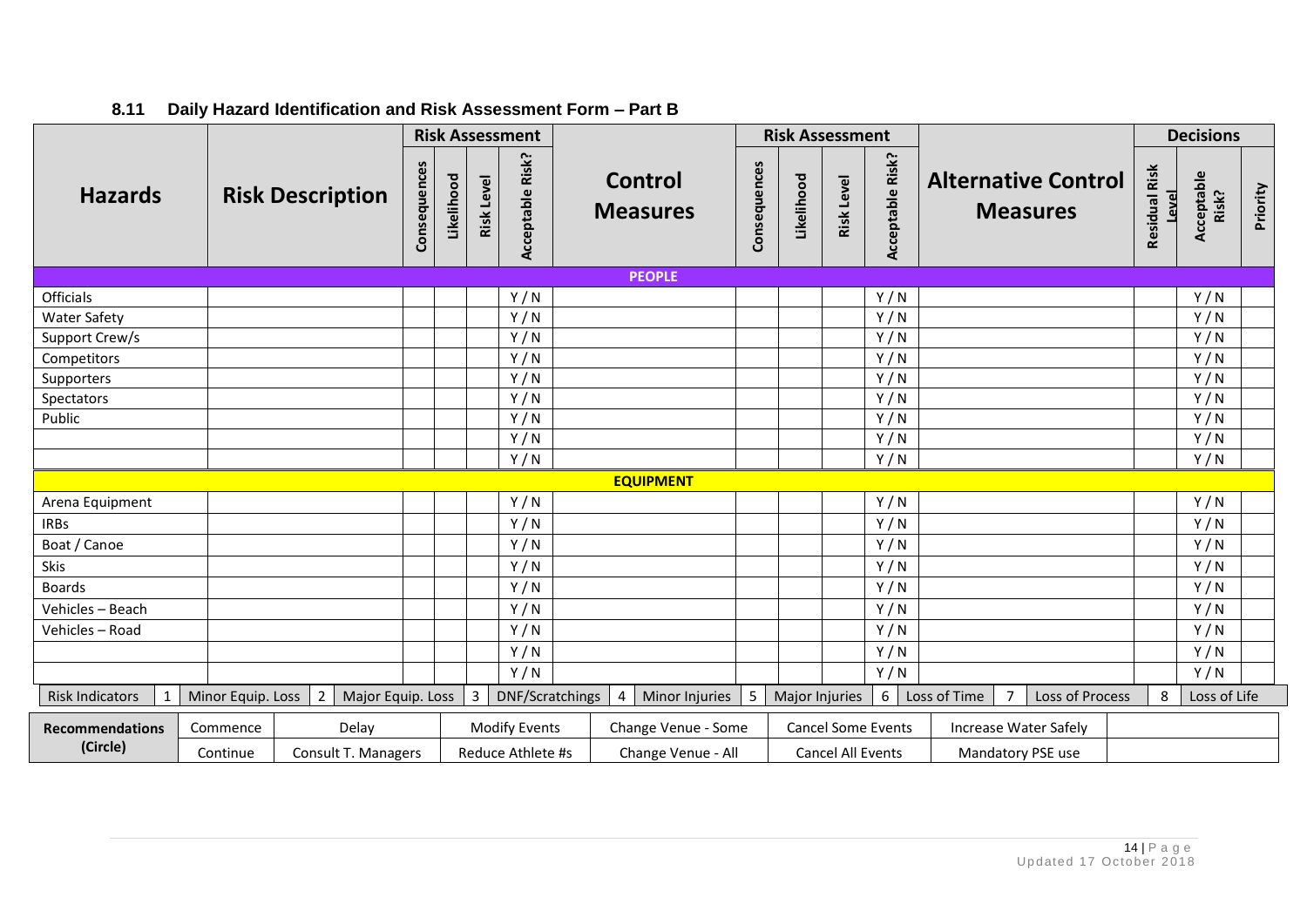#### **8.12 Water safety and First Aid requirements (equipment and people)**

#### **FIRST AID / MEDICAL SERVICES**

| Who has been engaged to provide first aid / medical<br>support? | An Event Safety Officer, two First Aid Officers, a Water Safety Officer, 4 IRB<br>Drivers, and 4 IRB Crewman have been engaged to provide First Aid, Medical<br>Services, and Water Safety.                                                                                                                                                               |
|-----------------------------------------------------------------|-----------------------------------------------------------------------------------------------------------------------------------------------------------------------------------------------------------------------------------------------------------------------------------------------------------------------------------------------------------|
| Where will the service be located at the venue?                 | An ambulance will be positioned behind the Arena, on the road side. Vehicle<br>access to the competition arena is available via a vehicle access at the northern<br>end of the competition arena. Two St John First Aid Officers have been contracted<br>and will be positioned at the Ambulance with general First Aid Supplies and Defib<br>facilities. |
| What hours will the service be open and available?              | Saturday 16/03/2019: 7:00am - 6:00pm                                                                                                                                                                                                                                                                                                                      |
| What is the agreed scope of services being provided?            | <b>First Response Care</b>                                                                                                                                                                                                                                                                                                                                |
| What is the level of qualifications of the provider(s)?         | Paramedic and First Responder                                                                                                                                                                                                                                                                                                                             |

#### **WATER SAFETY**

| <b>Equipment Required</b>         | <b>Number of equipment</b><br>to be used | <b>Number of qualified</b><br>people | <b>Lifeguard / HR Competencies to use equipment</b>                              |
|-----------------------------------|------------------------------------------|--------------------------------------|----------------------------------------------------------------------------------|
| <b>IRB Engine and Hull Units</b>  | 4                                        | 8                                    | IRB Drivers Qualification and/or IRB Crewman<br><b>Qualification (Refreshed)</b> |
| <b>Rescue Tubes</b>               | 1 (1 per Arena)                          |                                      | Surf Lifeguard Award (Refreshed)                                                 |
| Rescue Boards                     | 0                                        | U                                    | Surf Lifeguard Award (Refreshed)                                                 |
| Radios                            | 20                                       | n/a                                  | n/a                                                                              |
| Ambulance and medical<br>supplies |                                          | 2                                    | Paramedic and First Responder                                                    |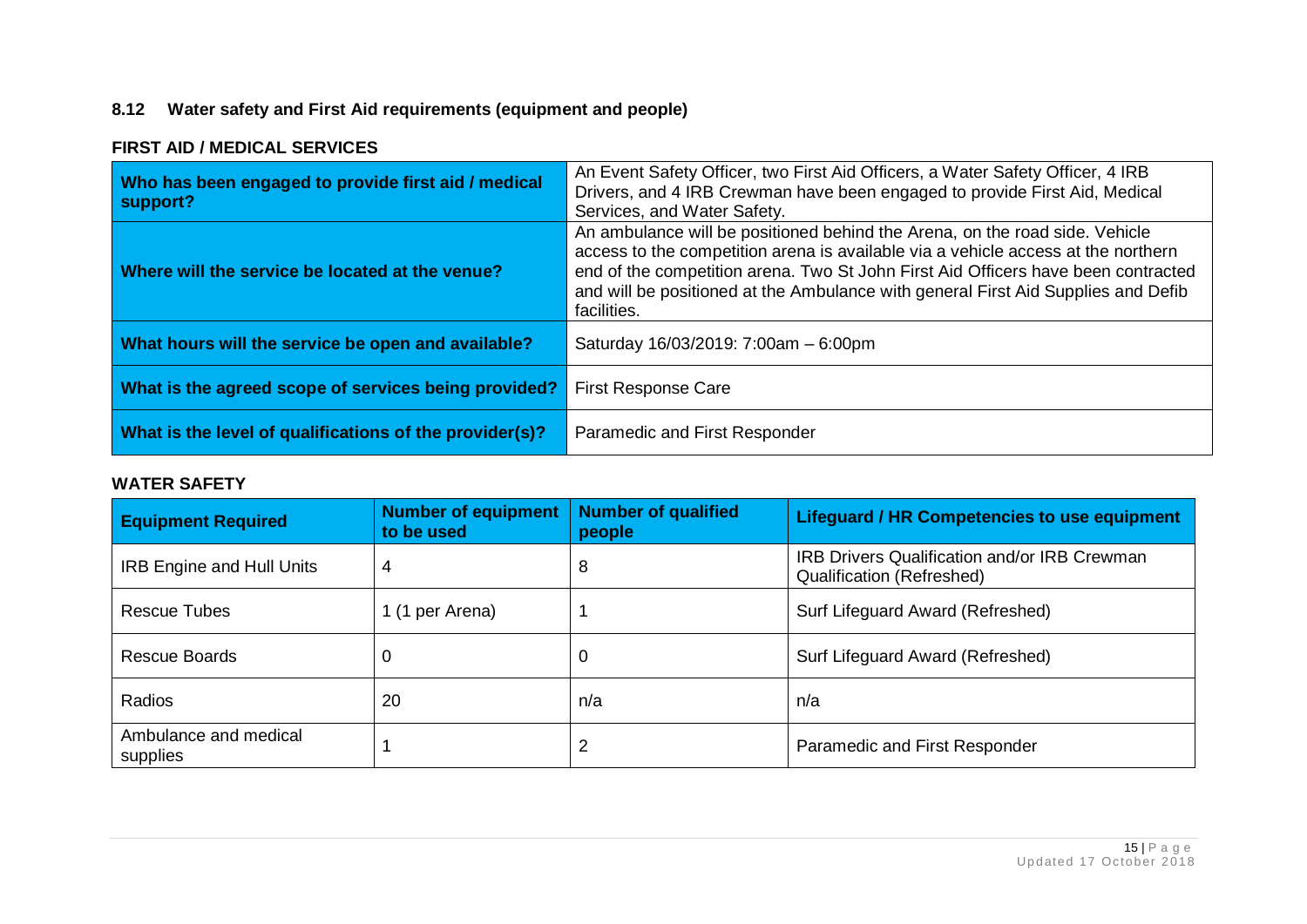| Binoculars – spotters |  | <b>Event Safety Officer</b> |
|-----------------------|--|-----------------------------|
| Missing Person Kits   |  | <b>Event Safety Officer</b> |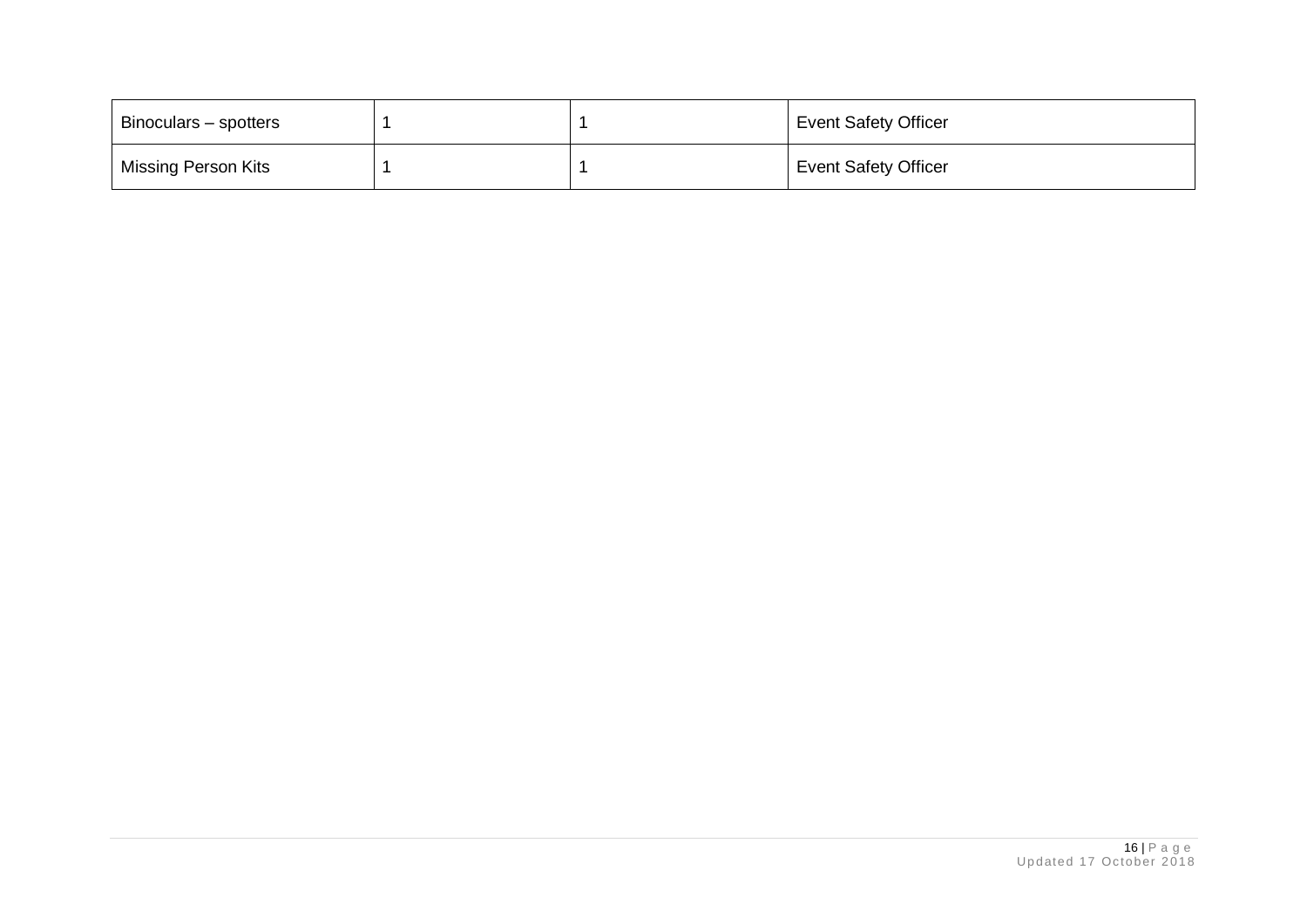#### **WATER SEARCH PARTY** (In water search party)

| Who has been engaged to provide water search<br>party?  | In the first instance, qualified, refreshed and competent Surf Lifeguards from the<br>adult supporters and parents group.                                                                                                                                        |
|---------------------------------------------------------|------------------------------------------------------------------------------------------------------------------------------------------------------------------------------------------------------------------------------------------------------------------|
| Where will the service be located at the venue?         | Individual lifeguards. Missing Person at Sea Kits located in Arena                                                                                                                                                                                               |
| What hours will the service be on duty?                 | During hours of competition.                                                                                                                                                                                                                                     |
| What is the agreed scope of services being provided?    | Team Managers will be briefed of this requirement at the Team Managers briefing<br>and the process will be explained to them so they can explain to their members<br>what is expected of competitors, coaches, managers, parents, supporters, and<br>spectators. |
| What is the level of qualifications of the provider(s)? | Surf Lifeguard Award (Refreshed)                                                                                                                                                                                                                                 |

# **WATER SAFETY TEAM** (IRB Safety Team)

| Who has been engaged to provide water safety<br>support? | A Water Safety Officer, an Assistant Water Safety Officer, four IRB Drivers, and<br>four IRB Crewman have been engaged to provide Water Safety.                                                       |
|----------------------------------------------------------|-------------------------------------------------------------------------------------------------------------------------------------------------------------------------------------------------------|
| Where will the service be located at the venue?          | All IRBs will be located near the arena, with the Water Safety Officers roaming the<br>beach. IRB Setup and breakdown will occur adjacent to the Eastern Rugby<br>Football Club as per the site plan. |
| What hours will the service be on duty?                  | During hours of competition                                                                                                                                                                           |
| What is the agreed scope of services being provided?     | In Water Safety                                                                                                                                                                                       |
| What is the level of qualifications of the provider(s)?  | <b>IRB Drivers and Crewmans</b>                                                                                                                                                                       |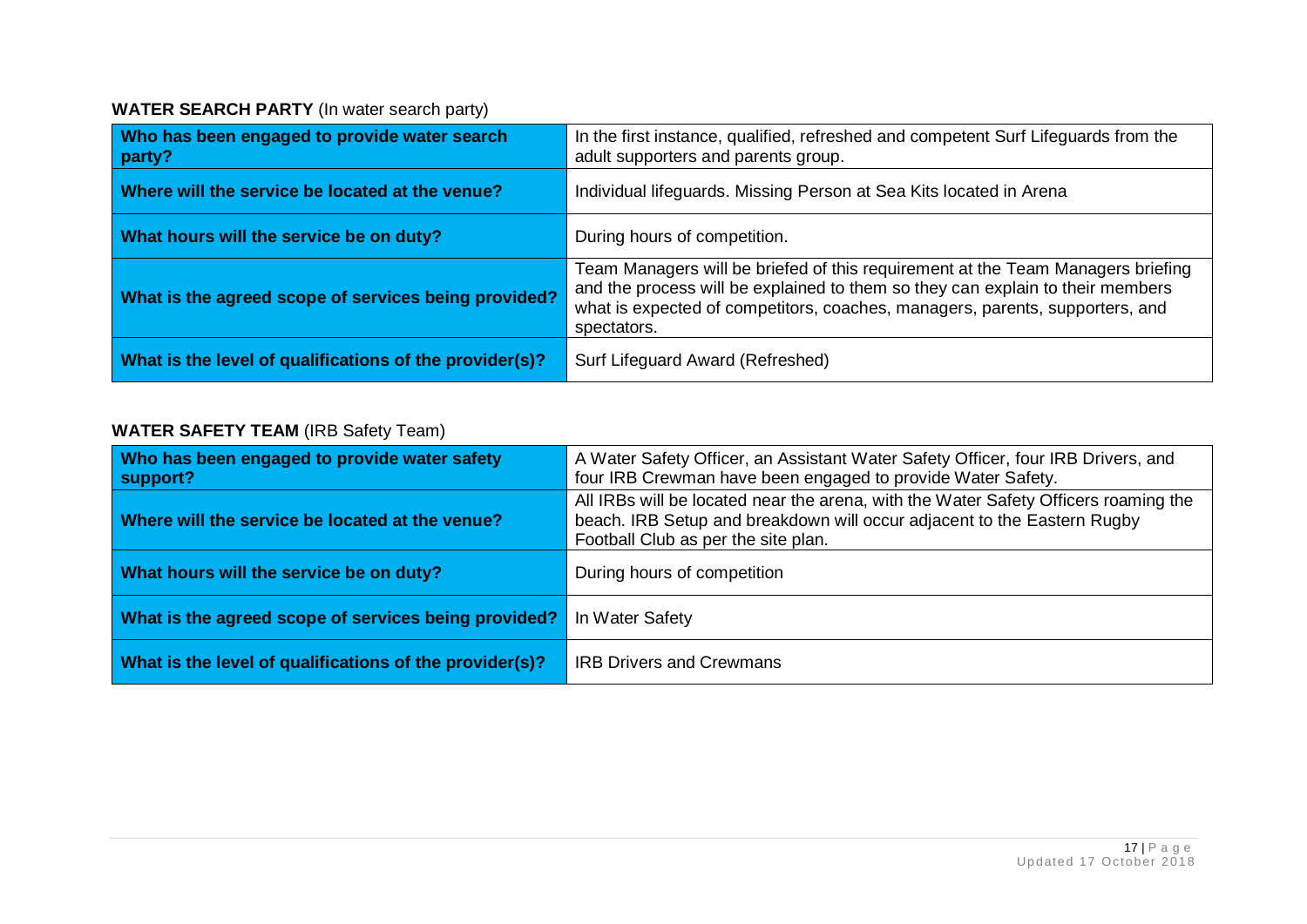# **8.13 Missing Competitor At Sea - Emergency Response Plan**

| <b>MISSING COMPETITOR AT SEA - EMERGENCY RESPONSE PLAN</b> |                                                                                                                                                                                                                                                                                                                                                                                                                                                                                                        |  |  |
|------------------------------------------------------------|--------------------------------------------------------------------------------------------------------------------------------------------------------------------------------------------------------------------------------------------------------------------------------------------------------------------------------------------------------------------------------------------------------------------------------------------------------------------------------------------------------|--|--|
| <b>Reflex Tasking</b>                                      | Immediately close all arenas via radios to officials, continuous sounding of air horns & whistles, and waving of flags to<br>$\bullet$<br>competitors.<br>Identify who is missing and what identifies them (e.g. clothing, size, clothing colour, M/F)                                                                                                                                                                                                                                                 |  |  |
|                                                            | IRB to place pink buoy or another identifiable object that will remain in place at Last Known Point (LKP) then sit behind<br>$\bullet$<br>surf break parallel to floater& await instructions from the Water Safety Officer (WSO).                                                                                                                                                                                                                                                                      |  |  |
|                                                            | Consider dropping dye, at LKP and if conditions permit consider dropping a floater (competent life guard wearing fins,<br>$\bullet$<br>PFD, wetsuit) at LKP to float with prevailing current, ensuring that at least one spotter maintains visual contact with the<br>floater at all times.<br>Deploy spotters with radios or runners to high points.                                                                                                                                                  |  |  |
|                                                            | Supporters to immediately clear competitors equipment from the affected arena/s, then keep out of affected arena/s.                                                                                                                                                                                                                                                                                                                                                                                    |  |  |
|                                                            | Team managers to check in with their competitors and assign competent swimmers (LG) only, who have fins and<br>$\bullet$<br>goggles/masks to the Arena Referees (AR) in the affected arena/s.<br>Coaches to report immediately to the AR in their assigned arena and organise their searchers in lines while awaiting<br>instructions from the AR.                                                                                                                                                     |  |  |
|                                                            | Competitors to exit the water immediately upon continuous sounding of the air horn, whistles, or waving of flags before<br>$\bullet$<br>reporting firstly to their team manager at a pre designated point.<br>Competent swimmers who have fins & goggles/mask should then report immediately to their coach in their designated<br>arenas. Note all swimmers involved with the search need to be identifiable differently to the missing person (e.g. pink<br>bennies, different coloured hi viz vests |  |  |
|                                                            | Water Safety Officer uses nearest capable IRB to pick up LKP buoy from beach and drop of buoy at LKP.<br>WSO then liaise with IRBs under ESO instructions to either ferry searchers to search zone or begin parallel grid search as<br>directed by ESO.                                                                                                                                                                                                                                                |  |  |
|                                                            | ESO to assume position of Incident Controller until relieved by appropriate authority.<br>$\bullet$<br>ESO immediately appoints a scribe to record relevant details of times, decisions and communications.<br>ESO appoint person to dial 111 and liaise with emergency services.                                                                                                                                                                                                                      |  |  |
|                                                            | Arena Referees (AR) instruct officials to immediately clear the water arena of competitors and craft.<br>$\bullet$<br>AR to liaise with ESO and Coaches to deploy competent swimmers to search zone and duties.<br>Officials to mobilise supporters only after cleared to do so by the ESO or their delegate.                                                                                                                                                                                          |  |  |
| <b>Initial Action</b>                                      |                                                                                                                                                                                                                                                                                                                                                                                                                                                                                                        |  |  |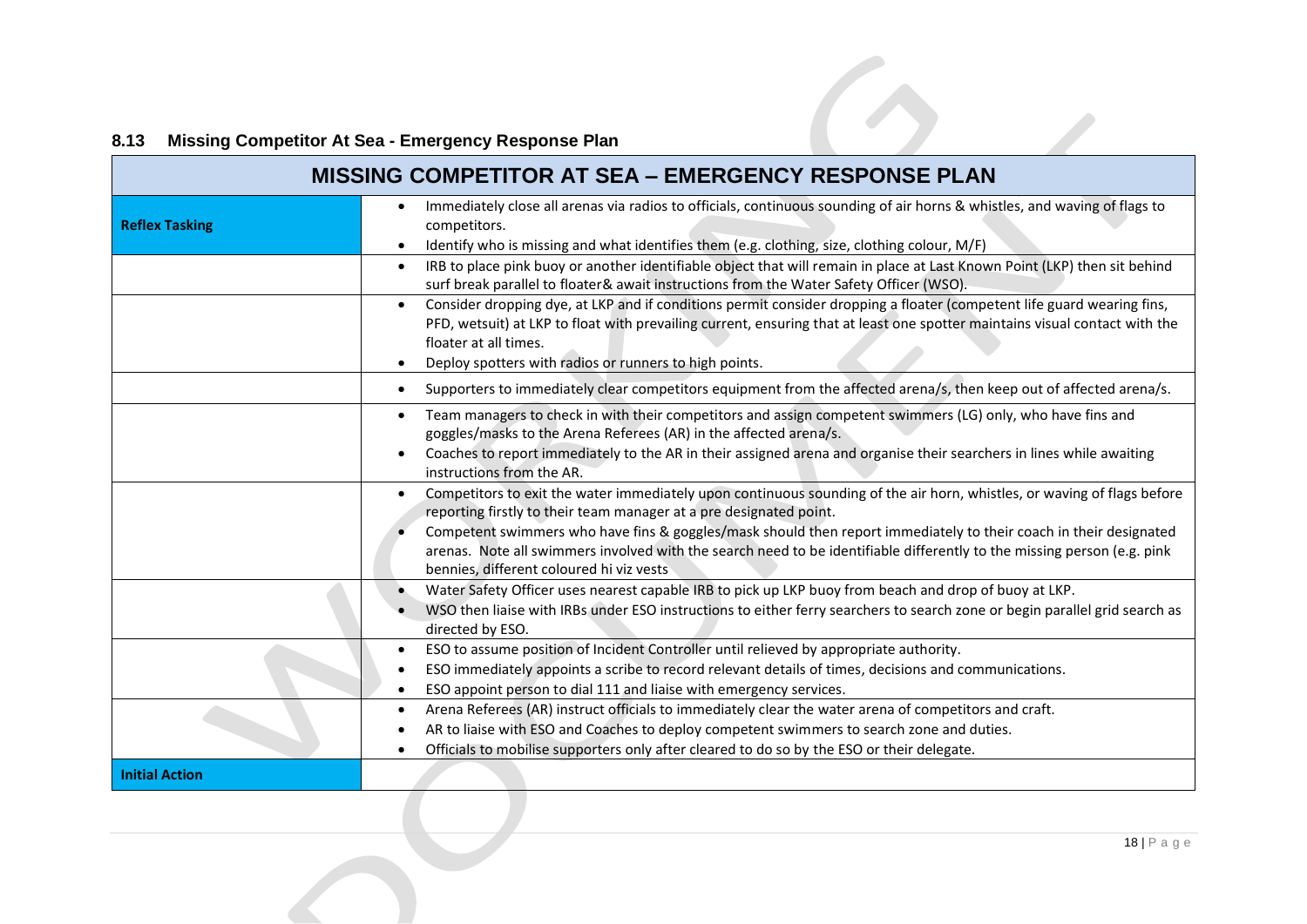| <b>Ascertain Details:</b>     | Location, problem, number of patients, mechanism of injury (trauma), prior medical history (medical)                                                                                                                                                                                                                                                                                                                                                                                                                                                                                                                                                                                                                       |
|-------------------------------|----------------------------------------------------------------------------------------------------------------------------------------------------------------------------------------------------------------------------------------------------------------------------------------------------------------------------------------------------------------------------------------------------------------------------------------------------------------------------------------------------------------------------------------------------------------------------------------------------------------------------------------------------------------------------------------------------------------------------|
| <b>Complete Incident Log:</b> | Record time, date, informant details, arrival of additional support, any treatment provided, patient information                                                                                                                                                                                                                                                                                                                                                                                                                                                                                                                                                                                                           |
| Notify:                       | Notify event safety service / medical team, call 111 and ask for ambulance, Team Manager of the Club involved<br>$\bullet$                                                                                                                                                                                                                                                                                                                                                                                                                                                                                                                                                                                                 |
| <b>Consider:</b>              | Is there a risk/hazard posed for other people? Does racing need to stop temporarily to allocate safety resources to the<br>$\bullet$<br>incident(s). Is there an appropriate environment to treat the victim(s)?                                                                                                                                                                                                                                                                                                                                                                                                                                                                                                           |
| <b>At Scene</b>               |                                                                                                                                                                                                                                                                                                                                                                                                                                                                                                                                                                                                                                                                                                                            |
| <b>Actions:</b>               | DRSABCD is the priority protocol followed by secondary surveys (trauma + medical) to ascertain the problem and<br>$\bullet$<br>provide appropriate care.<br>If need be, refer to Lifesaving First Aid Manual for specific patient management protocols for medical or trauma<br>incidents.<br>Consider the on-going treatment of the patient and whether they need to be moved into a more appropriate<br>environment (i.e. out of direct sun, wind, water etc.)                                                                                                                                                                                                                                                           |
| <b>At Completion</b>          |                                                                                                                                                                                                                                                                                                                                                                                                                                                                                                                                                                                                                                                                                                                            |
| Debrief:                      | In serious / critical incident trauma and medical cases, the Event Safety Officer should lead a debrief of the incident to<br>$\bullet$<br>assess and ensure all persons involved are okay (emotionally and physically) and that the response process is reflected<br>on with any learning's being recorded.<br>The debrief process is not a forum for apportioning blame for any errors, rather an opportunity to discuss what did<br>happen (facts) from each person's perspective and to identify any person(s) that require additional support.<br>In a critical incident such as a death or severe (life threatening) trauma, SLSNZ Lifesaving Manager should be notified to<br>initiate SLSNZ Peer Support Services. |
| <b>Reporting:</b>             | Ensure a SLSNZ Incident Report Form is completed for any incident and forward to your local SLSNZ office for<br>$\bullet$<br>processing.<br>Feel free to attach additional information as required as it is better to keep a more detailed account of the incident in<br>the event of a formal investigation as a result of the incident.                                                                                                                                                                                                                                                                                                                                                                                  |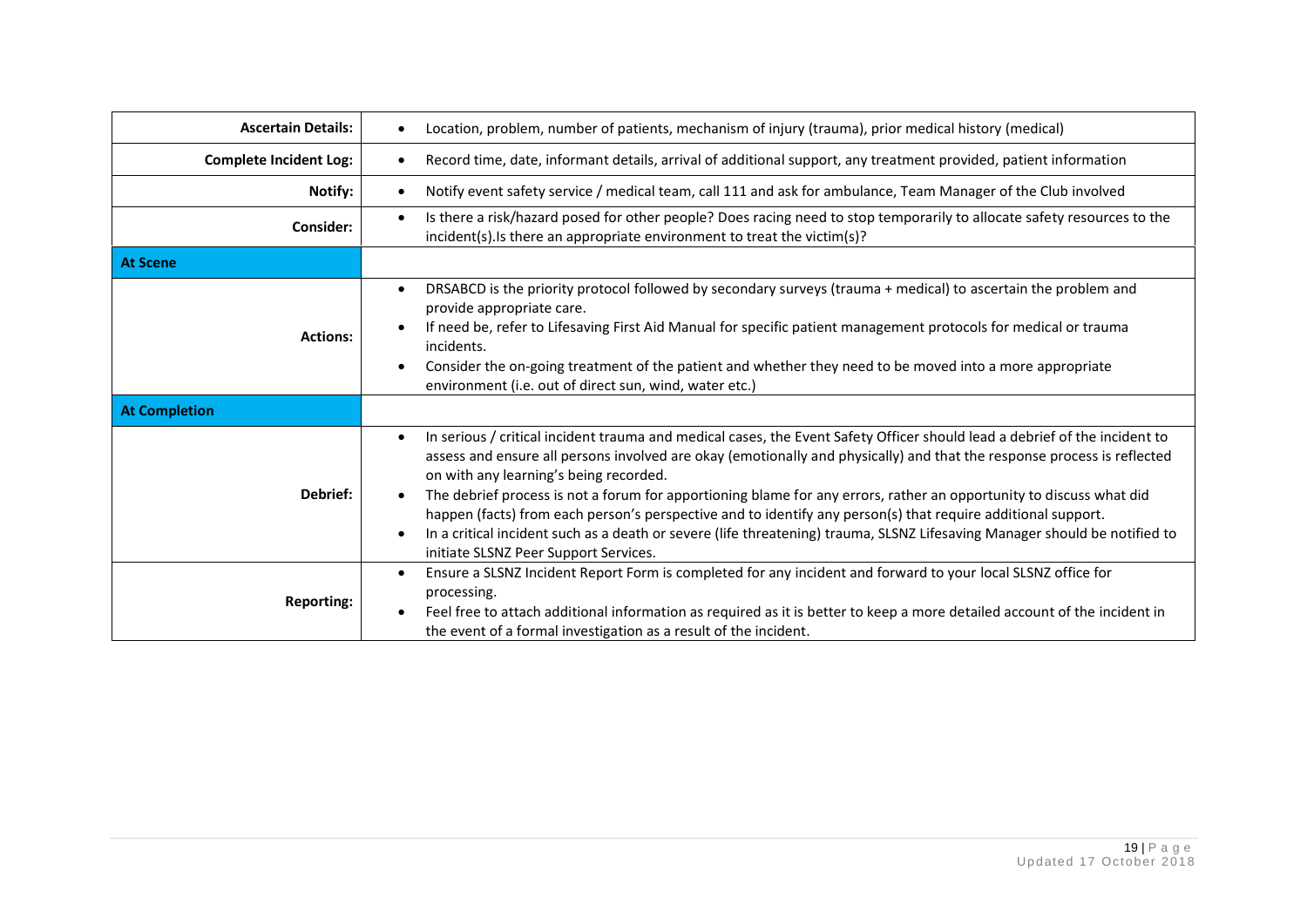# **8.14 Major Medical/First Aide - Emergency Response Plan**

| <b>MAJOR MEDICAL / MAJOR FIRST AID TRAUMA</b> |                                                                                                                                                                                                                                                                                                                                                                                                                                                                                                                                                                                                                                                                                                                            |  |  |
|-----------------------------------------------|----------------------------------------------------------------------------------------------------------------------------------------------------------------------------------------------------------------------------------------------------------------------------------------------------------------------------------------------------------------------------------------------------------------------------------------------------------------------------------------------------------------------------------------------------------------------------------------------------------------------------------------------------------------------------------------------------------------------------|--|--|
| <b>Initial Action</b>                         |                                                                                                                                                                                                                                                                                                                                                                                                                                                                                                                                                                                                                                                                                                                            |  |  |
| <b>Ascertain Details:</b>                     | Location, problem, number of patients, mechanism of injury (trauma), prior medical history (medical)                                                                                                                                                                                                                                                                                                                                                                                                                                                                                                                                                                                                                       |  |  |
| <b>Complete Incident Log:</b>                 | Record time, date, informant details, arrival of additional support, any treatment provided, patient information<br>$\bullet$                                                                                                                                                                                                                                                                                                                                                                                                                                                                                                                                                                                              |  |  |
| Notify:                                       | Notify event safety service / medical team, call 111 and ask for ambulance, Team Manager of the Club involved<br>$\bullet$                                                                                                                                                                                                                                                                                                                                                                                                                                                                                                                                                                                                 |  |  |
| <b>Consider:</b>                              | Is there a risk/hazard posed for other people? Does racing needs to stop temporarily to allocate safety resources to the<br>$\bullet$<br>incident(s). Is there an appropriate environment to treat the victim(s)?                                                                                                                                                                                                                                                                                                                                                                                                                                                                                                          |  |  |
| <b>At Scene</b>                               |                                                                                                                                                                                                                                                                                                                                                                                                                                                                                                                                                                                                                                                                                                                            |  |  |
| <b>Actions:</b>                               | DRSABCD is the priority protocol followed by secondary surveys (trauma + medical) to ascertain the problem and<br>$\bullet$<br>provide appropriate care.<br>If need be, refer to Lifesaving First Aid Manual for specific patient management protocols for medical or trauma<br>incidents.<br>Consider the on-going treatment of the patient and whether they need to be moved into a more appropriate<br>environment (i.e. out of direct sun, wind, water etc.)                                                                                                                                                                                                                                                           |  |  |
| <b>At Completion</b>                          |                                                                                                                                                                                                                                                                                                                                                                                                                                                                                                                                                                                                                                                                                                                            |  |  |
| Debrief:                                      | In serious / critical incident trauma and medical cases, the Event Safety Officer should lead a debrief of the incident to<br>$\bullet$<br>assess and ensure all persons involved are okay (emotionally and physically) and that the response process is reflected<br>on with any learning's being recorded.<br>The debrief process is not a forum for apportioning blame for any errors, rather an opportunity to discuss what did<br>happen (facts) from each person's perspective and to identify any person(s) that require additional support.<br>In a critical incident such as a death or severe (life threatening) trauma, SLSNZ Lifesaving Manager should be notified to<br>initiate SLSNZ Peer Support Services. |  |  |
| <b>Reporting:</b>                             | Ensure a SLSNZ Incident Report Form is completed for any incident and forward to your local SLSNZ office for<br>$\bullet$<br>processing.<br>Feel free to attach additional information as required as it is better to keep a more detailed account of the incident in<br>the event of a formal investigation as a result of the incident.                                                                                                                                                                                                                                                                                                                                                                                  |  |  |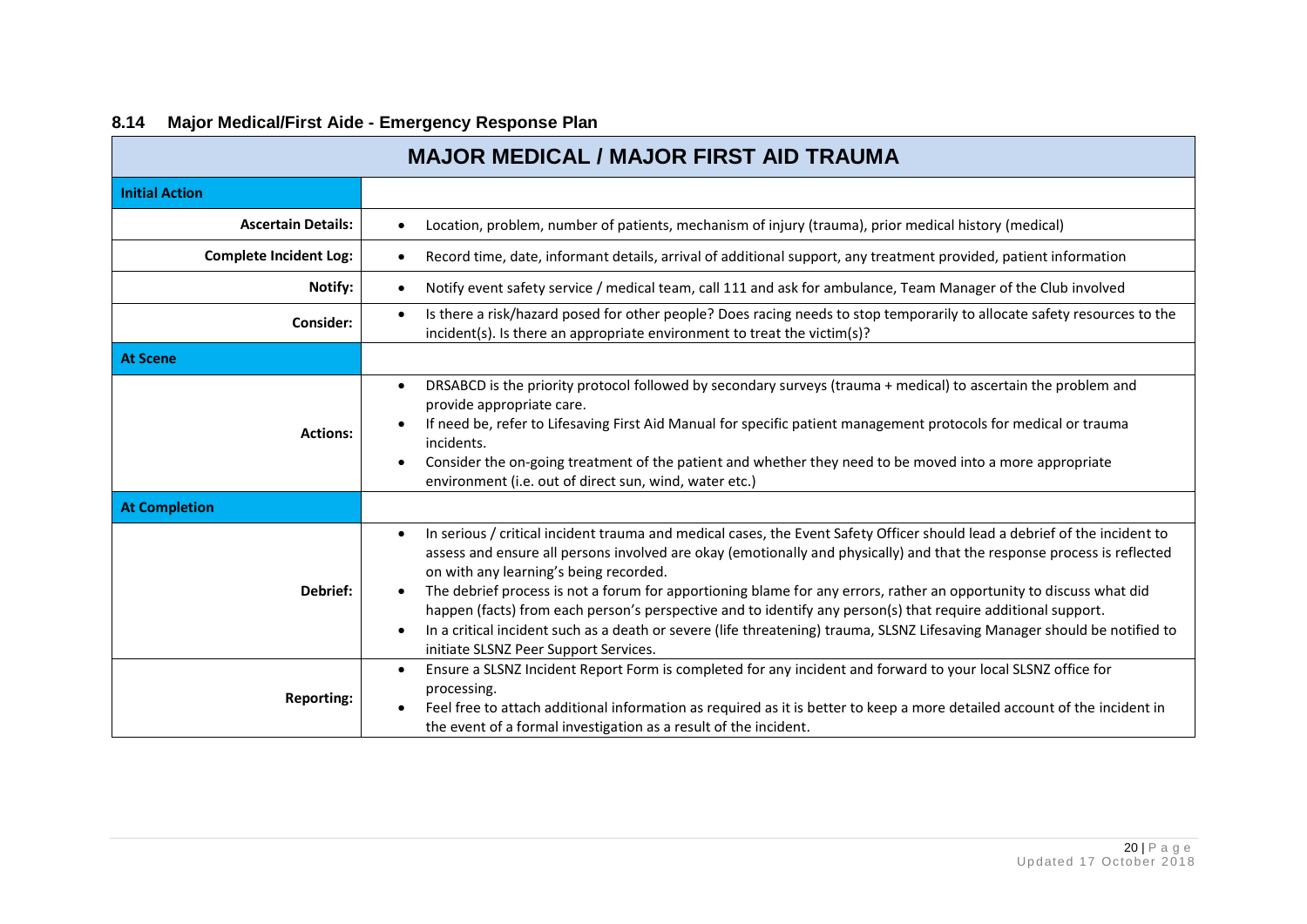# **8.15 Fire - Emergency Response Plan**

| <b>FIRE</b>                   |                                                                                                                                                                                                                                                                                                                                                                                                                                                                                                                                                                                                                                                                                                             |  |  |
|-------------------------------|-------------------------------------------------------------------------------------------------------------------------------------------------------------------------------------------------------------------------------------------------------------------------------------------------------------------------------------------------------------------------------------------------------------------------------------------------------------------------------------------------------------------------------------------------------------------------------------------------------------------------------------------------------------------------------------------------------------|--|--|
| <b>Initial Action</b>         |                                                                                                                                                                                                                                                                                                                                                                                                                                                                                                                                                                                                                                                                                                             |  |  |
| <b>Ascertain Details:</b>     | Location, problem, number of patients, likely source of fuel, level of threat to people and/or property                                                                                                                                                                                                                                                                                                                                                                                                                                                                                                                                                                                                     |  |  |
| <b>Complete Incident Log:</b> | Record time, date, informant details, arrival of additional support, any treatment provided, patient information                                                                                                                                                                                                                                                                                                                                                                                                                                                                                                                                                                                            |  |  |
| Notify:                       | Notify event safety service / medical team, call 111 and ask for Fire Service, if aware if injured people - also request an<br>$\bullet$<br>ambulance response. Inform team managers if event is impacted.                                                                                                                                                                                                                                                                                                                                                                                                                                                                                                  |  |  |
| Consider:                     | Is there a risk/hazard posed for people or property? Does racing needs to stop temporarily to allocate resources to the incident<br>$\bullet$<br>to put out / control a fire, protect people, move to safeguard property etc.                                                                                                                                                                                                                                                                                                                                                                                                                                                                               |  |  |
| <b>At Scene</b>               |                                                                                                                                                                                                                                                                                                                                                                                                                                                                                                                                                                                                                                                                                                             |  |  |
| <b>Actions:</b>               | All involved are reminded that self-preservation is a priority in any response.<br>$\bullet$<br>People are a priority over property in the case of a fire. Ensure the protection of people initially before considering protection<br>of property.<br>Assess the availability of resources to mitigate the fire (i.e. water, hoses, buckets, capable people etc.)<br>For any people affected: DRSABC is the priority protocol followed by secondary surveys (trauma + medical) to ascertain the<br>problem and provide appropriate care.<br>If need be, refer to Lifesaving First Aid Manual for specific patient management protocols for medical or trauma incidents (i.e.<br>burns).                     |  |  |
| <b>At Completion</b>          |                                                                                                                                                                                                                                                                                                                                                                                                                                                                                                                                                                                                                                                                                                             |  |  |
| Debrief:                      | In serious / critical incident trauma and medical cases, the Event Safety Officer should lead a debrief of the incident to assess<br>and ensure all persons involved are OK (emotionally and physically) and that the response process is reflected on with any<br>learning's being recorded.<br>The debrief process is not a forum for apportioning blame for any errors, rather an opportunity to discuss what did happen<br>(facts) from each person's perspective and to identify any person(s) that require additional support.<br>In a critical incident such as a death or severe (life threatening) trauma, SLSNZ Lifesaving Manager should be notified to initiate<br>SLSNZ Peer Support Services. |  |  |
| <b>Reporting:</b>             | Ensure a SLSNZ Incident Report Form is completed for any incident and forward to your local SLSNZ office for processing.<br>Feel free to attach additional information as required as it is better to keep a more detailed account of the incident in the<br>event of a formal investigation as a result of the incident.                                                                                                                                                                                                                                                                                                                                                                                   |  |  |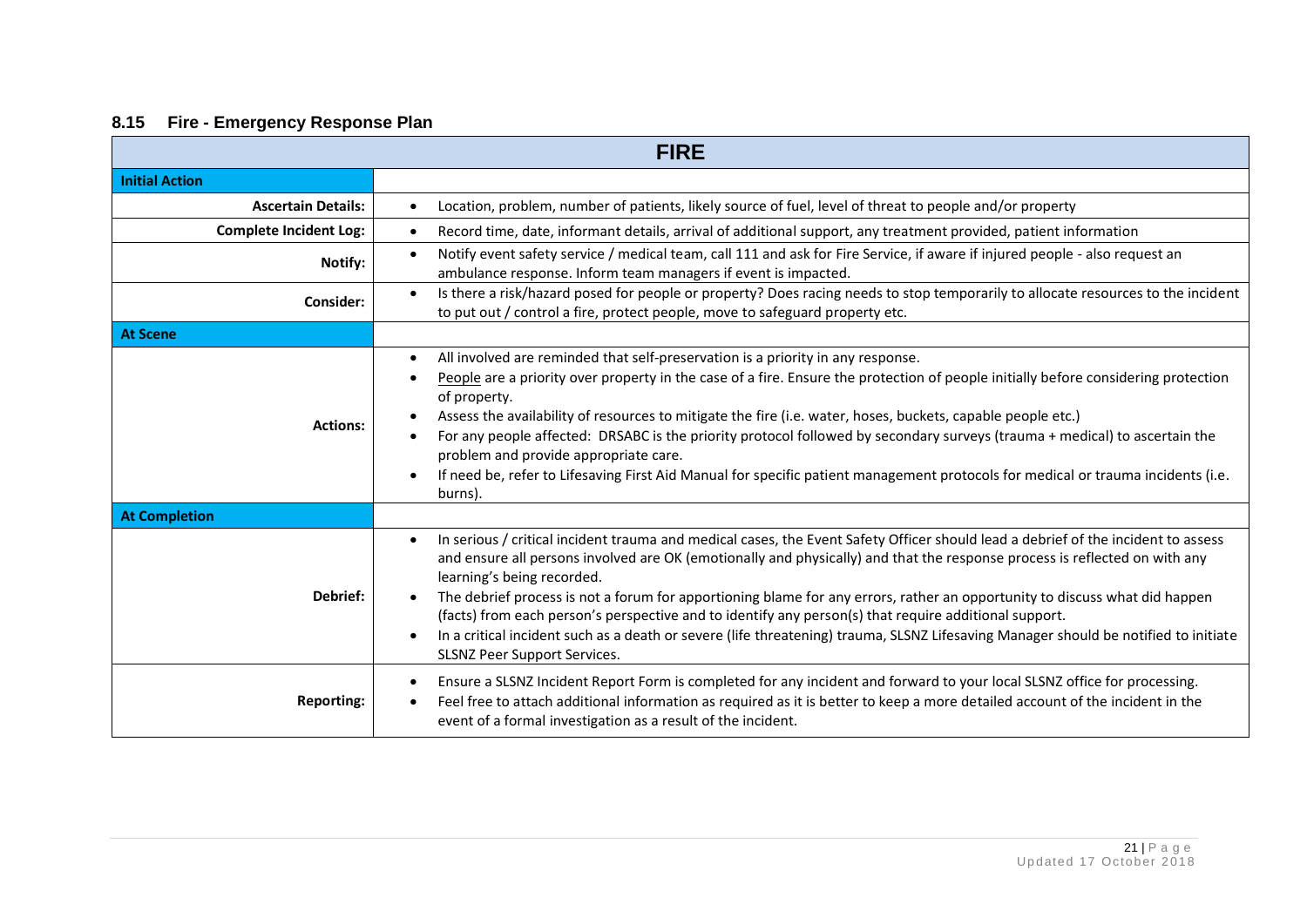# **8.16 Tsunami - Emergency Response Plan**

| <b>TSUNAMI WATCH / WARNING</b> |                                                                                                                                                                                                                                                                                                                                                                                                                                                                                                                                                                                                                                                                                                                                                                                                                                                                                                                                                                                                                                                                                                                                                                                                           |  |  |
|--------------------------------|-----------------------------------------------------------------------------------------------------------------------------------------------------------------------------------------------------------------------------------------------------------------------------------------------------------------------------------------------------------------------------------------------------------------------------------------------------------------------------------------------------------------------------------------------------------------------------------------------------------------------------------------------------------------------------------------------------------------------------------------------------------------------------------------------------------------------------------------------------------------------------------------------------------------------------------------------------------------------------------------------------------------------------------------------------------------------------------------------------------------------------------------------------------------------------------------------------------|--|--|
| <b>Initial Action</b>          |                                                                                                                                                                                                                                                                                                                                                                                                                                                                                                                                                                                                                                                                                                                                                                                                                                                                                                                                                                                                                                                                                                                                                                                                           |  |  |
| <b>Ascertain Details:</b>      | Has a tsunami warning or tsunami watch been issued by the Ministry of Civil Defence? The Event Manager should confirm this<br>directly rather than being drawn into speculation by other parties.<br>When is the published impact time of the first tsunami, and therefore how much time do you have to evacuate the coastal zone?<br>$\bullet$                                                                                                                                                                                                                                                                                                                                                                                                                                                                                                                                                                                                                                                                                                                                                                                                                                                           |  |  |
| <b>Complete Incident Log:</b>  | If possible, record the time the incident commenced. Keep a record of key decisions through the incident period.<br>$\bullet$                                                                                                                                                                                                                                                                                                                                                                                                                                                                                                                                                                                                                                                                                                                                                                                                                                                                                                                                                                                                                                                                             |  |  |
| Notify:                        | SLSNZ CEO, Event Safety Officer, Event Manager, Event Referee, Team Managers, competitors and spectators<br>$\bullet$                                                                                                                                                                                                                                                                                                                                                                                                                                                                                                                                                                                                                                                                                                                                                                                                                                                                                                                                                                                                                                                                                     |  |  |
| <b>Consider:</b>               | The level of response relative to the classification of the incident (i.e. a 'watch' is a lower risk threshold than 'warning'). Ensure the<br>$\bullet$<br>level of urgency is relative to the anticipated time available to evacuate. What are the optimal evacuation routes to allow people to<br>get to the recommended 23m above sea level to avoid the impact of a tsunami wave.                                                                                                                                                                                                                                                                                                                                                                                                                                                                                                                                                                                                                                                                                                                                                                                                                     |  |  |
| <b>At Scene</b>                |                                                                                                                                                                                                                                                                                                                                                                                                                                                                                                                                                                                                                                                                                                                                                                                                                                                                                                                                                                                                                                                                                                                                                                                                           |  |  |
| <b>Actions:</b>                | If there is a witnessed earthquake in the coastal zone or any unusual observations to a sudden change in sea state (such as water<br>$\bullet$<br>levels noticeably dropping), immediately discontinue racing. Radio the on water lifeguards and ask them to direct all persons back to<br>shore immediately (phase one: get people out of water)<br>Inform Team Managers, Surf Officials, competitors, participants and spectators of a possible tsunami threat and encourage them to<br>$\bullet$<br>enact an emergency evacuation to higher ground ASAP. In a witnessed coastal earthquake event, there is insufficient time to remove<br>equipment. Focus must be on a swift, orderly evacuation away from the coast to a targeted elevation of 23m above sea level (phase<br>two: evacuate to high ground)<br>If the event is not witnessed and the tsunami warning / tsunami watch indicates a longer lead-in time, in addition to evacuating the<br>beach, consider removing rescue craft and first aid equipment to higher ground to be used in a possible post tsunami recovery.<br>Continue to monitor the situation/threat through official channels (i.e. Ministry of Civil Defence updates). |  |  |
| <b>At Completion</b>           |                                                                                                                                                                                                                                                                                                                                                                                                                                                                                                                                                                                                                                                                                                                                                                                                                                                                                                                                                                                                                                                                                                                                                                                                           |  |  |
| Debrief:                       | In the event a tsunami does strike, a debrief may not be appropriate in lieu of more immediate needs. Following any tsunami warning<br>$\bullet$<br>/ tsunami threat stand-down, it is appropriate to conduct a debrief so learning can be captured for any future incident.                                                                                                                                                                                                                                                                                                                                                                                                                                                                                                                                                                                                                                                                                                                                                                                                                                                                                                                              |  |  |
| <b>Reporting:</b>              | The SLSNZ CEO will identify and confirm the need for any reports. Under no circumstance should the aquatic elements of a surf life<br>$\bullet$<br>saving event be conducted while an official tsunami warning or watch is in place for the coastal area involved.                                                                                                                                                                                                                                                                                                                                                                                                                                                                                                                                                                                                                                                                                                                                                                                                                                                                                                                                        |  |  |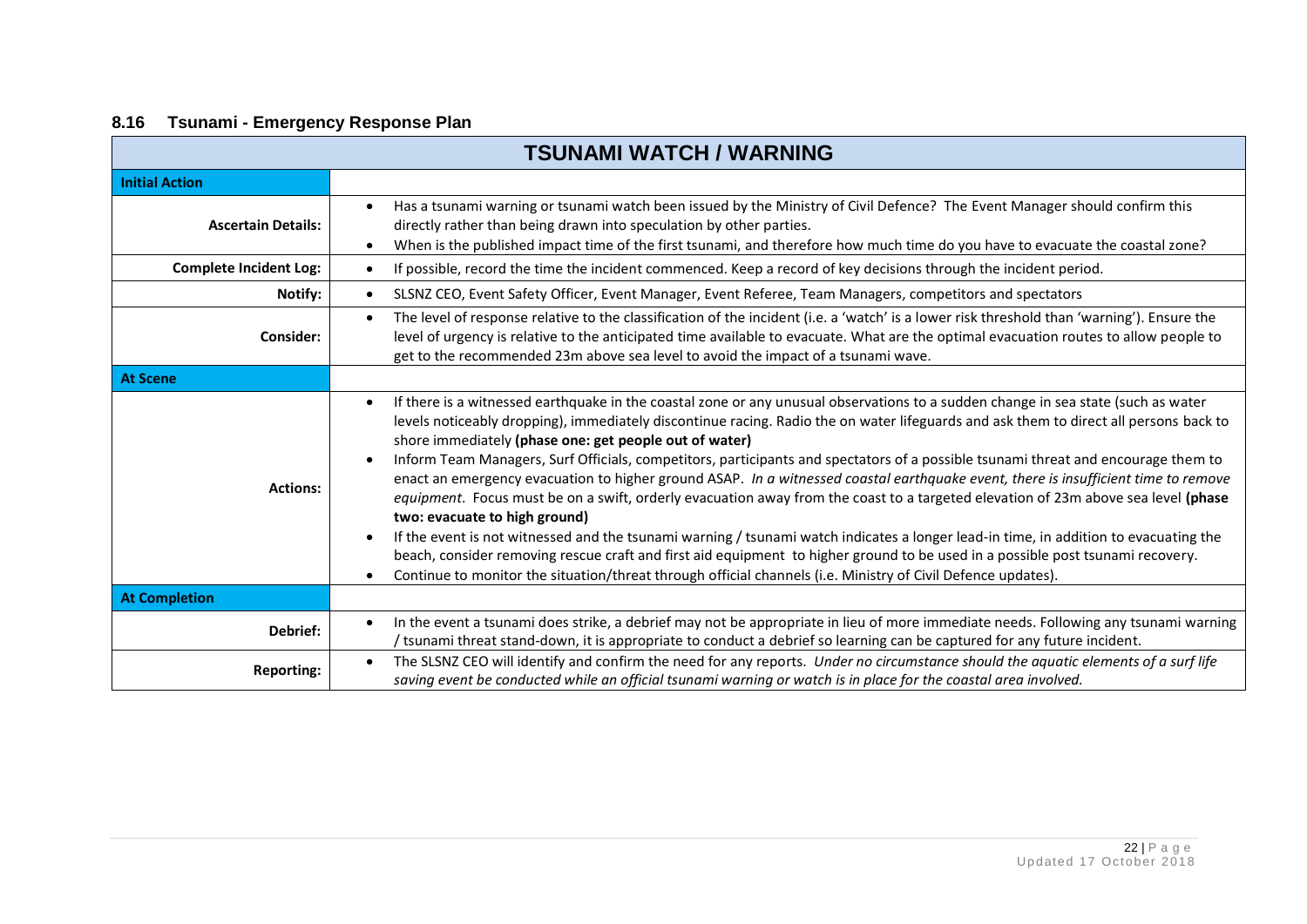# **8.17 Earthquake - Emergency Response Plan**

| <b>EARTHQUAKE</b>             |                                                                                                                                                                                                                                                                                                                                                                                                                                                                                                                                                                 |  |  |
|-------------------------------|-----------------------------------------------------------------------------------------------------------------------------------------------------------------------------------------------------------------------------------------------------------------------------------------------------------------------------------------------------------------------------------------------------------------------------------------------------------------------------------------------------------------------------------------------------------------|--|--|
| <b>Initial Action</b>         |                                                                                                                                                                                                                                                                                                                                                                                                                                                                                                                                                                 |  |  |
| <b>Ascertain Details:</b>     | For injured people - refer to action plan under "Major Trauma / Medical"<br>If a fire is caused by the earthquake - refer to action plan under "Fire"<br>If the earthquake was of sufficient magnitude that is has caused damage or was significant, operationalize the actions<br>outline in the action plan "Tsunami Warning/Watch"                                                                                                                                                                                                                           |  |  |
| <b>Complete Incident Log:</b> | Record times of key decisions, number of patients involved, arrival of additional support, any treatment provided,<br>$\bullet$<br>patient information as possible.                                                                                                                                                                                                                                                                                                                                                                                             |  |  |
| Notify:                       | Trauma / Medical Issues - dial 111 and request Ambulance, Fire - dial 111 and request Fire Service                                                                                                                                                                                                                                                                                                                                                                                                                                                              |  |  |
| Consider:                     | In the event of a minor earthquake, consider if any sewerage or storm water pipes could have been breached and<br>$\bullet$<br>potentially impact on water quality.<br>Check media sources to confirm any official warnings or directives following the earthquake event.<br>Consider what support those involved at the event may be able to offer the general public or other emergency services<br>where there may be wide spread damage, injury, death (but no threat or a tsunami).                                                                        |  |  |
| <b>At Scene</b>               |                                                                                                                                                                                                                                                                                                                                                                                                                                                                                                                                                                 |  |  |
| <b>Actions:</b>               | Further to action items identified through other action plans (referred to above):<br>Seek out on-going information from official sources (Ministry of Civil Defence website)<br>If possible, contact SLSNZ CEO or delegated SLSNZ staff member for advice/support<br>Contact other emergency services and offer to provide support / capacity (i.e. trained first aiders, rescue vehicles,<br>shelter, search parties etc.).<br>Continue to communicate with all relevant parties regarding the incident response and any updates as they become<br>available. |  |  |
| <b>At Completion</b>          |                                                                                                                                                                                                                                                                                                                                                                                                                                                                                                                                                                 |  |  |
| Debrief:                      | In the event a major earthquake does strike, a debrief may not be appropriate in lieu of more immediate needs in the<br>٠<br>short term.                                                                                                                                                                                                                                                                                                                                                                                                                        |  |  |
| <b>Reporting:</b>             | If possible, complete SLSNZ Incident Reports for each patient. Submit these to your local SLSNZ office for processing.<br>$\bullet$<br>The SLSNZ CEO will identify and confirm the need for any additional report related to the earthquake event.                                                                                                                                                                                                                                                                                                              |  |  |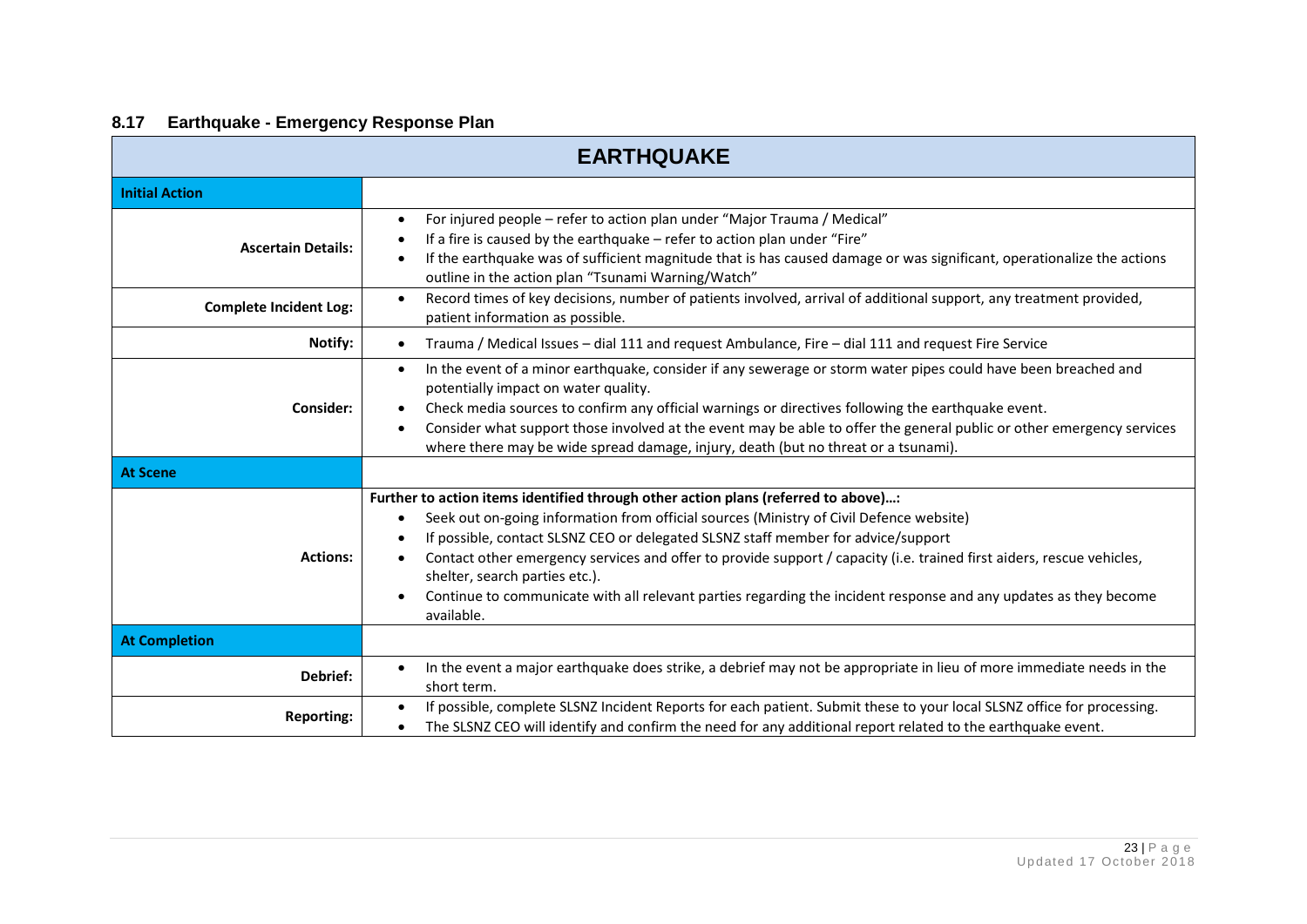| <b>SUDDEN UNANCITIPATED STORM (EXTREME WINDS)</b> |                                                                                                                                                                                                                                                                                                                                                                                                                                                                                                                                                                                                                                                                                                                                                                                                                                                                                                                                                                                                             |  |  |
|---------------------------------------------------|-------------------------------------------------------------------------------------------------------------------------------------------------------------------------------------------------------------------------------------------------------------------------------------------------------------------------------------------------------------------------------------------------------------------------------------------------------------------------------------------------------------------------------------------------------------------------------------------------------------------------------------------------------------------------------------------------------------------------------------------------------------------------------------------------------------------------------------------------------------------------------------------------------------------------------------------------------------------------------------------------------------|--|--|
| <b>Initial Action</b>                             |                                                                                                                                                                                                                                                                                                                                                                                                                                                                                                                                                                                                                                                                                                                                                                                                                                                                                                                                                                                                             |  |  |
| <b>Ascertain Details:</b>                         | For injured people – refer to action plan under "Major Trauma / Medical".<br>$\bullet$<br>The risk of a storm or squall should be monitored throughout any event to ensure that mitigating factors can be applied to reduce the<br>risk of harm to people and property.                                                                                                                                                                                                                                                                                                                                                                                                                                                                                                                                                                                                                                                                                                                                     |  |  |
| <b>Complete Incident Log:</b>                     | Record times of key decisions, number of patients involved, arrival of additional support, any treatment provided, patient information<br>$\bullet$<br>as possible.                                                                                                                                                                                                                                                                                                                                                                                                                                                                                                                                                                                                                                                                                                                                                                                                                                         |  |  |
| Notify:                                           | Trauma / Medical Issues - dial 111 and request Ambulance<br>$\bullet$                                                                                                                                                                                                                                                                                                                                                                                                                                                                                                                                                                                                                                                                                                                                                                                                                                                                                                                                       |  |  |
| Consider:                                         | What equipment (boards, skis, paddles, oars, fences, signage, shade shelters, tools, sound equipment etc.) is sitting on the beach which<br>$\bullet$<br>could become a serious hazard in the event of extreme wind or get damaged, how can it be secured safely?<br>Are there tents on the beach and, if yes, how well anchored are the tents or do they require dropping and securing?<br>$\bullet$                                                                                                                                                                                                                                                                                                                                                                                                                                                                                                                                                                                                       |  |  |
| <b>At Scene</b>                                   |                                                                                                                                                                                                                                                                                                                                                                                                                                                                                                                                                                                                                                                                                                                                                                                                                                                                                                                                                                                                             |  |  |
| <b>Actions:</b>                                   | Monitor the weather forecasts prior to and during a Competition.<br>$\bullet$<br>Where a risk of high winds is possible, ensure this is communicated to all persons in daily briefings (work party, surf officials, event<br>٠<br>safety team, team managers etc.).<br>If a severe storm (to the point where the sea/beach conditions will become unacceptably dangerous) is imminent, discontinue racing<br>$\bullet$<br>and ensure all people are safety removed from water until the conditions are safe to continue.<br>Where a squall is visibly identified approaching the event site, provide warnings and direction to key groups:<br>Work Party: Check tent/marquee anchor points, drop event signage/fences if not secured, support teams with tents or gear as needed.<br>Team Managers: Focus on securing club equipment / craft then secure club tents<br>Event Referee: Surf Officials to support securing of on beach event equipment such as sound systems, lane markers etc.)<br>$\bullet$ |  |  |
| <b>At Completion</b>                              |                                                                                                                                                                                                                                                                                                                                                                                                                                                                                                                                                                                                                                                                                                                                                                                                                                                                                                                                                                                                             |  |  |
| Debrief:                                          | A debrief may not be essential in the case of a response to high winds however consider conducting a debrief in the event of any<br>$\bullet$<br>injuries to people or damage to equipment or if there was an opportunity identified to enhance the response plan in future (i.e. a near<br>miss, any lack of cohesion in the response plan, any confusion identified during response).                                                                                                                                                                                                                                                                                                                                                                                                                                                                                                                                                                                                                     |  |  |
| <b>Reporting:</b>                                 | Ensure a SLSNZ Incident Report Form is completed for any incident and forward to your local SLSNZ office for processing.                                                                                                                                                                                                                                                                                                                                                                                                                                                                                                                                                                                                                                                                                                                                                                                                                                                                                    |  |  |

# **8.18 Sudden Unanticipated Storm - Emergency Response Plan**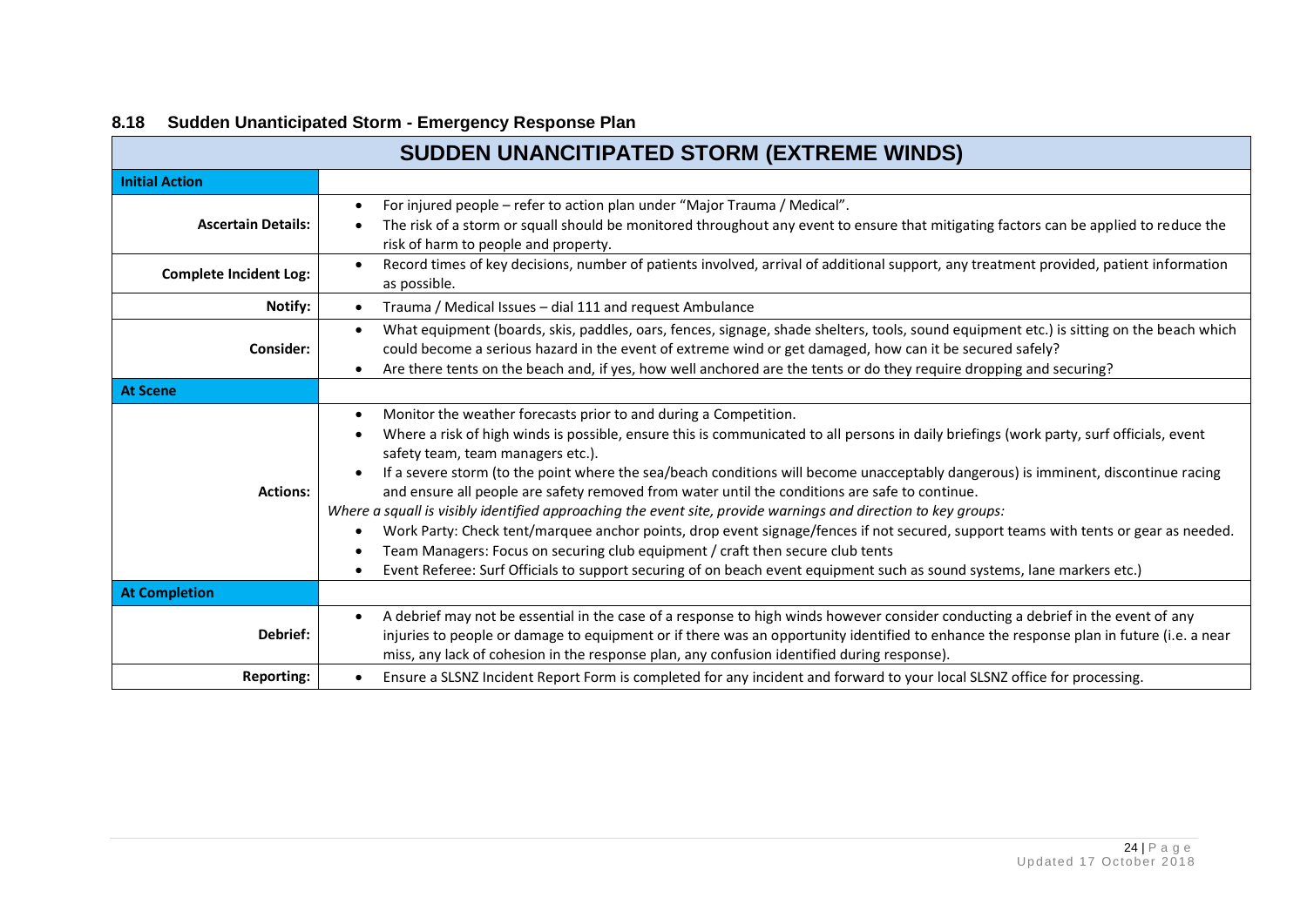# **8.19 Major Pollution - Emergency Response Plan**

| <b>MAJOR POLLUTION DISCOVERY / WATER QUALITY</b> |                                                                                                                                                                                                                                                                                                                                                                                                                                                                                                                                                                                                                                                                                                                                   |  |  |
|--------------------------------------------------|-----------------------------------------------------------------------------------------------------------------------------------------------------------------------------------------------------------------------------------------------------------------------------------------------------------------------------------------------------------------------------------------------------------------------------------------------------------------------------------------------------------------------------------------------------------------------------------------------------------------------------------------------------------------------------------------------------------------------------------|--|--|
| <b>Initial Action</b>                            |                                                                                                                                                                                                                                                                                                                                                                                                                                                                                                                                                                                                                                                                                                                                   |  |  |
| <b>Ascertain Details:</b>                        | Location, type of pollution involved (i.e. oil vs sewerage vs run-off), Identify source if possible                                                                                                                                                                                                                                                                                                                                                                                                                                                                                                                                                                                                                               |  |  |
| <b>Complete Incident Log:</b>                    | Record times of key decisions (when first aware of quality issue, when discontinued event etc.), number of patients involved if<br>$\bullet$<br>people have got sick, arrival of additional support, any treatment provided, patient information as possible.                                                                                                                                                                                                                                                                                                                                                                                                                                                                     |  |  |
| Notify:                                          | Notify the local environmental authority (normally the regional council) immediately. If people are becoming ill, either refer to local<br>medical facility or in serious cases dial 111 and seek ambulance.                                                                                                                                                                                                                                                                                                                                                                                                                                                                                                                      |  |  |
| Consider:                                        | What risk level might the pollution pose for people?<br>$\bullet$<br>Are there implications for the general public beyond those involved with the event?<br>Are there alternative sites that may not be affected by the water quality issue that may allow Competition to continue?<br>Has there been any previous water quality issues at the site and, if so, what may be the time impact for the issue to be resolved?                                                                                                                                                                                                                                                                                                         |  |  |
| <b>At Scene</b>                                  |                                                                                                                                                                                                                                                                                                                                                                                                                                                                                                                                                                                                                                                                                                                                   |  |  |
| <b>Actions:</b>                                  | On being made aware of the water quality issue, discontinue aquatic events immediately until such time the issue is resolved.<br>Contact the local pollution / water quality authority, inform them of the problem and seek advice regarding the impact the problem<br>may have on people.<br>If the water quality issue is obviously not going to be resolved quickly (i.e. oil spill or major run-off issue) identify and check<br>alternative racing areas. If suitable, consider moving racing to the new site to continue the event.<br>*If possible, consider running any beach events while any water quality issues are addressed*<br>Continue to monitor the situation, seek on going advice from experts / authorities. |  |  |
| <b>At Completion</b>                             |                                                                                                                                                                                                                                                                                                                                                                                                                                                                                                                                                                                                                                                                                                                                   |  |  |
| Debrief:                                         | A debrief may not be essential in the case of a response to water quality issues however consider conducting a debrief in the event<br>$\bullet$<br>of any illness to people or if there was an opportunity identified to enhance the response plan in future.                                                                                                                                                                                                                                                                                                                                                                                                                                                                    |  |  |
| <b>Personnel Support:</b>                        | Ensure a SLSNZ Incident Report Form is completed for any incident and forward to your local SLSNZ office for processing.                                                                                                                                                                                                                                                                                                                                                                                                                                                                                                                                                                                                          |  |  |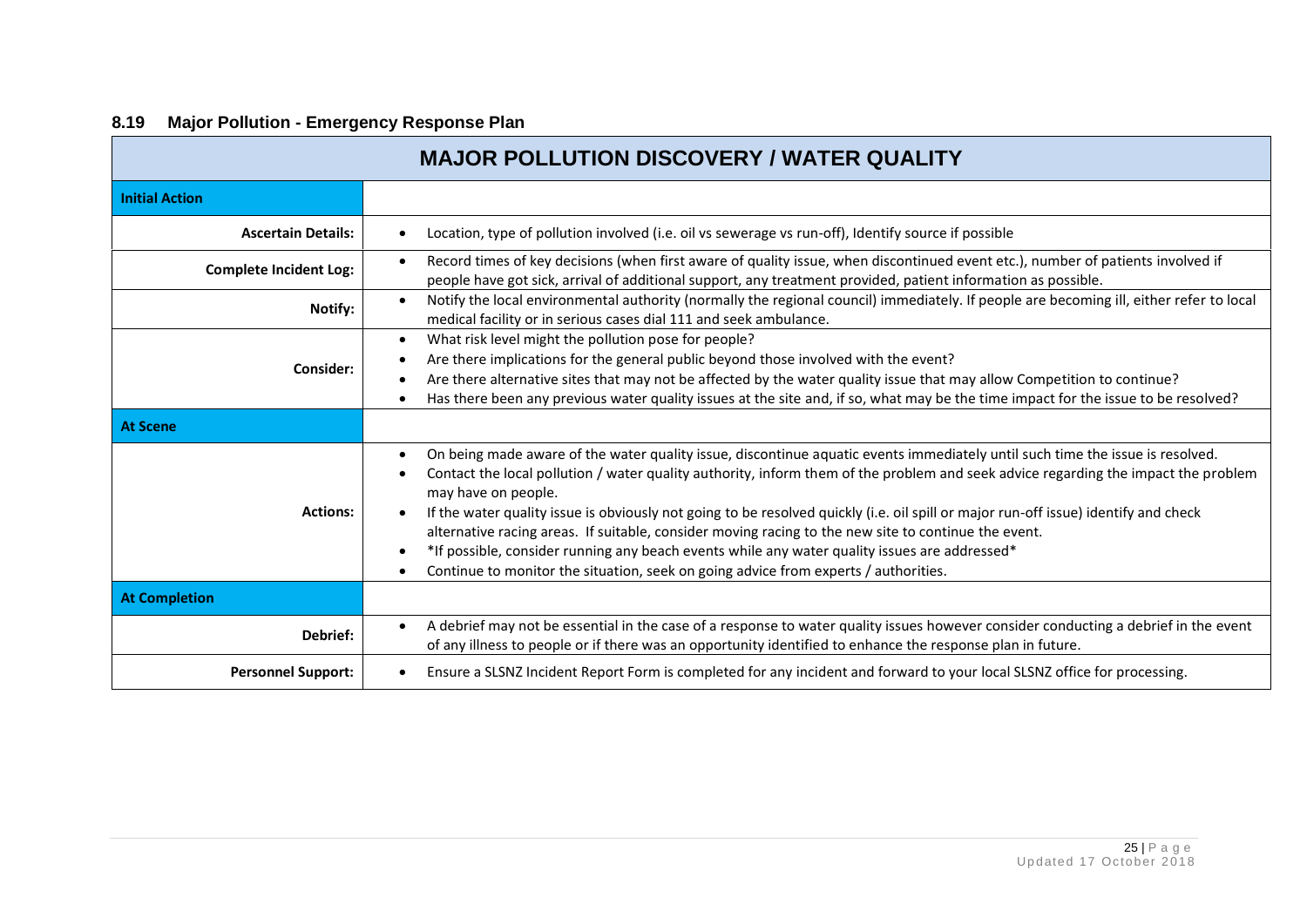#### **8.20 Competition Safety Checklist**

| Section 1: Competition Details               |                                                |                              |                       |
|----------------------------------------------|------------------------------------------------|------------------------------|-----------------------|
| <b>Competition Date(s):</b>                  | <b>16 March 2019</b>                           | <b>Competition Venue(s):</b> | Waikouaiti Beach      |
| <b>Competition</b><br><b>Sanctioned?</b>     | Yes                                            | <b>Event Manager:</b>        | <b>Scott Bicknell</b> |
| <b>Description of</b><br><b>Competition:</b> | 2019 BP Surf Rescue South Island Championships |                              |                       |

#### **Section 1: Competition Details**

#### **Section 2: Safety & Risk Management**

| <b>Task</b><br># | <b>DESCRIPTION OF ACTION / CONSIDERATION</b>                                                                                                       | <b>COMPLETED</b> |
|------------------|----------------------------------------------------------------------------------------------------------------------------------------------------|------------------|
| 1                | Competition is formally sanctioned by SLSNZ                                                                                                        | Y                |
| 2                | Event Referee appointed:                                                                                                                           | Y                |
| 3                | Event Safety Officer appointed:                                                                                                                    | Y                |
| 4                | Site hazard and risk register completed                                                                                                            | Y                |
| 5                | First Aid/Medical Service confirmed (relative to competition scope)                                                                                | Y                |
| 6                | Water Safety people and assets confirmed (relative to competition<br>scope)                                                                        | Y                |
| $\overline{7}$   | Disaster management protocols confirmed and discussed with Event<br>Referee, Event Safety Officer, First Aid/Medical provider and Team<br>Managers | Y                |
| 8                | Communications system confirmed for the competition                                                                                                | <b>TBC</b>       |
| 9                | A Competition Safety Plan template completed for the competition and<br>peer reviewed.                                                             | <b>TBC</b>       |
|                  |                                                                                                                                                    |                  |

#### **Section 3: Declarations**

| I confirm that I have completed the actions identified above in assessing and arranging the health<br>and safety requirements for this competition.                                                   |                                                    |  |  |  |  |  |  |  |  |  |  |  |
|-------------------------------------------------------------------------------------------------------------------------------------------------------------------------------------------------------|----------------------------------------------------|--|--|--|--|--|--|--|--|--|--|--|
|                                                                                                                                                                                                       | Name: Scott Bicknell<br><b>Signature:</b><br>Date: |  |  |  |  |  |  |  |  |  |  |  |
| I confirm that I have peer reviewed the safety planning and proposed risk management for this<br>Competition and confirm that in my opinion the competition has appropriate safety controls in place. |                                                    |  |  |  |  |  |  |  |  |  |  |  |
| Name:<br><b>Signature:</b><br>Date:                                                                                                                                                                   |                                                    |  |  |  |  |  |  |  |  |  |  |  |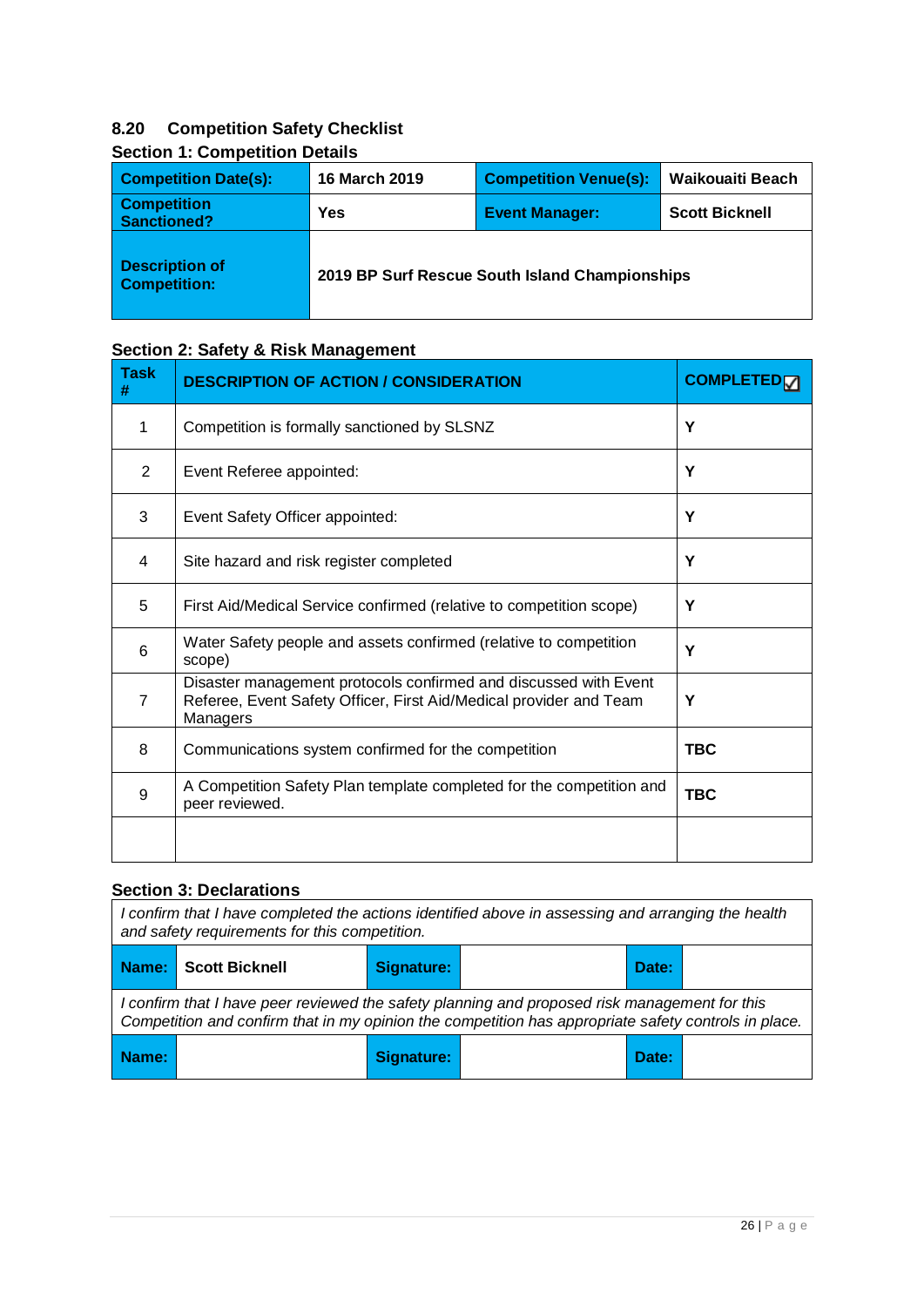# **8.21 Safety Briefing - Competitor / Team Manager / Surf Official**

Add or remove tittles as required for the event

| <b>Competition Element</b>                  | Item(s) to discuss                      | <b>Questions/Notes to cover off for this</b><br><b>Competition</b> |
|---------------------------------------------|-----------------------------------------|--------------------------------------------------------------------|
| <b>Personnel</b>                            | Competition roles &<br>responsibilities |                                                                    |
|                                             | <b>Tides - Times</b>                    |                                                                    |
| <b>Weather (current and</b>                 | Temperatures -<br>Land/Sea              |                                                                    |
| forecast)                                   | <b>Sea Conditions</b>                   |                                                                    |
|                                             | Wind                                    |                                                                    |
|                                             | Location and<br>amount                  |                                                                    |
| <b>Water Safety</b>                         | Identification                          |                                                                    |
|                                             | Scope/Safety cover                      |                                                                    |
| <b>Critical Incident</b><br><b>Protocol</b> | Briefing of CIP                         |                                                                    |
| <b>First Aid</b>                            | <b>Location and Scope</b>               |                                                                    |
|                                             | Identification                          |                                                                    |
| <b>Contingency Plan</b>                     | <b>Activating Protocol</b>              |                                                                    |
| <b>Timetable</b>                            | Alterations                             |                                                                    |
| <b>Competition Area</b>                     | Course Layout                           |                                                                    |
| <b>Order of Events</b>                      | Timetable for<br>competition            |                                                                    |
| <b>Code of Conduct</b>                      | Reiterate                               |                                                                    |
| <b>Meeting Attendance</b>                   | Confirmation of<br>attendance           |                                                                    |
| <b>Questions</b>                            | Any safety<br>questions?                |                                                                    |
|                                             |                                         |                                                                    |
|                                             |                                         |                                                                    |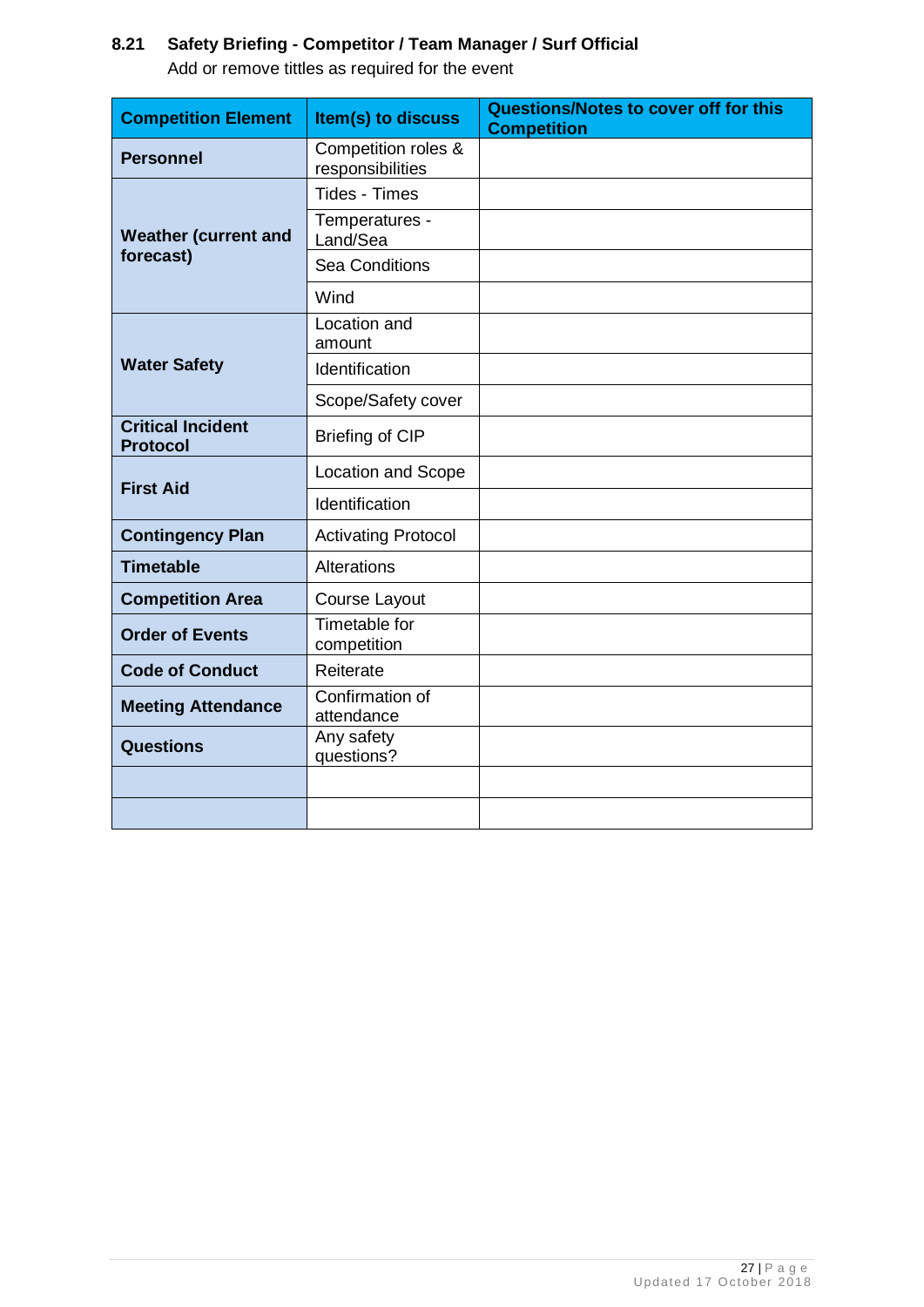

#### **Notifiable Events includes:**

- **Notifiable Death** when a person has been killed as a result of work.
- Notifiable Incident when a person's health and safety is seriously threatened or endangered as a result of a work situation, i.e. if someone has been exposed to a serious or immediate risk to their health and safety because of an unplanned or uncontrolled work incident.
- Notifiable Injury an injury that requires (or would usually require) the person to be admitted to hospital for immediate treatment. 'Admitted to a hospital' means being admitted to hospital as an inpatient for any length of time  $-$  it does not include just being taken to the hospital for out-patient treatment by a hospital's A&E department.

Major First Aid - Any incident where a victim needs a higher level of medical treatment or is handed to another agency e.g. doctor, ambulance, hospital.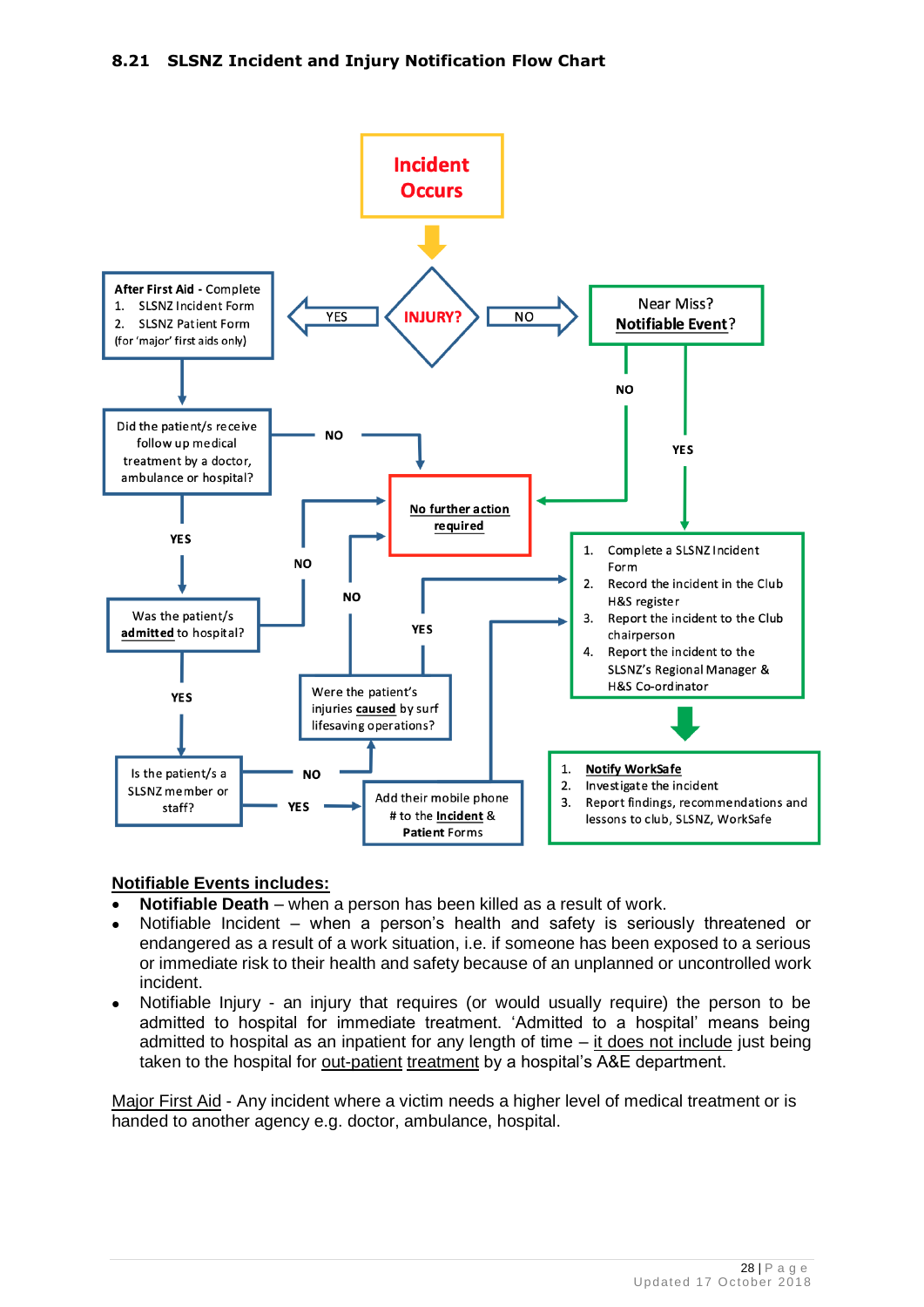# **SLSNZ Incident Report Form CONFIDENTIAL**



| Incident & Team Details                    |                                 |                   |                                  |                                                                                      |  |                        |                | Police Tasking Information |                                                                                                                               |     |                          |                                                                                                       |           |  |  |
|--------------------------------------------|---------------------------------|-------------------|----------------------------------|--------------------------------------------------------------------------------------|--|------------------------|----------------|----------------------------|-------------------------------------------------------------------------------------------------------------------------------|-----|--------------------------|-------------------------------------------------------------------------------------------------------|-----------|--|--|
|                                            |                                 | Club              |                                  |                                                                                      |  |                        |                | Tasking event #            |                                                                                                                               |     |                          |                                                                                                       |           |  |  |
|                                            |                                 | Incident date     | $\sqrt{2}$                       | $\prime$                                                                             |  |                        |                |                            | Tasking officer #                                                                                                             |     |                          |                                                                                                       |           |  |  |
|                                            |                                 | Incident location |                                  |                                                                                      |  |                        |                |                            | Tasking start time                                                                                                            |     |                          |                                                                                                       |           |  |  |
|                                            |                                 | GPS or grid ref   |                                  |                                                                                      |  |                        |                |                            | Tasking finish time                                                                                                           |     |                          |                                                                                                       |           |  |  |
|                                            | Incident start time             |                   |                                  |                                                                                      |  |                        |                |                            |                                                                                                                               |     | <b>Incident Analysis</b> |                                                                                                       |           |  |  |
|                                            | Incident finish time            |                   |                                  |                                                                                      |  |                        |                |                            | Probability of reoccurrence                                                                                                   |     |                          |                                                                                                       |           |  |  |
|                                            | Incident level (0-4)            |                   |                                  |                                                                                      |  |                        |                |                            | Consequence/impact                                                                                                            |     |                          |                                                                                                       |           |  |  |
|                                            |                                 |                   |                                  |                                                                                      |  |                        |                |                            | Accident investigated                                                                                                         |     | No                       |                                                                                                       |           |  |  |
| Number of patients involved                |                                 |                   |                                  |                                                                                      |  |                        |                |                            |                                                                                                                               | Yes |                          |                                                                                                       |           |  |  |
|                                            | SLSNZ workplace incident        |                   | Yes                              | No                                                                                   |  |                        |                |                            | Action required                                                                                                               | Yes | No                       |                                                                                                       |           |  |  |
|                                            | Did this happen during patrol?  | Yes               | No                               |                                                                                      |  | →<br>Patrol occurrence |                |                            |                                                                                                                               |     |                          |                                                                                                       |           |  |  |
|                                            |                                 |                   |                                  | Summary of incident (please enter what happened, when and the response effort below) |  |                        |                |                            | Patrol team name                                                                                                              |     |                          |                                                                                                       |           |  |  |
|                                            |                                 |                   |                                  |                                                                                      |  |                        |                | No<br>Yes<br>EAP required  |                                                                                                                               |     |                          |                                                                                                       |           |  |  |
|                                            |                                 |                   |                                  |                                                                                      |  |                        |                |                            | EAP actioned                                                                                                                  | Yes | No                       |                                                                                                       |           |  |  |
|                                            |                                 |                   | Incident Type                    |                                                                                      |  |                        |                |                            | Mass Rescue & Patient Assist Details                                                                                          |     |                          |                                                                                                       |           |  |  |
|                                            |                                 | Rescue            |                                  | Complete patient report form                                                         |  |                        |                | Name                       |                                                                                                                               |     |                          |                                                                                                       |           |  |  |
|                                            | Patient assist                  |                   |                                  |                                                                                      |  |                        |                | Address                    |                                                                                                                               |     |                          |                                                                                                       |           |  |  |
|                                            | First aid (major)               |                   |                                  | Complete patient report form                                                         |  |                        |                | Age*                       |                                                                                                                               |     |                          |                                                                                                       | Patient 1 |  |  |
|                                            |                                 | Search            |                                  | Complete patient report form                                                         |  |                        |                | Gender*                    |                                                                                                                               |     |                          |                                                                                                       |           |  |  |
|                                            |                                 | Near miss         |                                  |                                                                                      |  |                        |                | Ethnic origin*             |                                                                                                                               |     |                          |                                                                                                       |           |  |  |
|                                            |                                 |                   | <b>Activities Involved</b>       |                                                                                      |  |                        |                | Name                       |                                                                                                                               |     |                          |                                                                                                       |           |  |  |
|                                            |                                 | Swimming          |                                  | Fishing                                                                              |  |                        |                | Address                    |                                                                                                                               |     |                          |                                                                                                       |           |  |  |
|                                            | Surfing / bodyboard             |                   |                                  | Attemptrescue                                                                        |  |                        |                | Age*                       |                                                                                                                               |     |                          |                                                                                                       | Patient 2 |  |  |
| Sail or boat                               |                                 |                   | Other                            |                                                                                      |  |                        | Gender*        |                            |                                                                                                                               |     |                          |                                                                                                       |           |  |  |
| Walking / running                          |                                 |                   |                                  |                                                                                      |  |                        | Ethnic origin* |                            |                                                                                                                               |     |                          |                                                                                                       |           |  |  |
| Incident Conditions (at start of incident) |                                 |                   |                                  |                                                                                      |  |                        |                | Name                       |                                                                                                                               |     |                          |                                                                                                       |           |  |  |
| Weather                                    |                                 |                   |                                  |                                                                                      |  | Address                |                |                            |                                                                                                                               |     |                          |                                                                                                       |           |  |  |
|                                            |                                 |                   | Wave height                      |                                                                                      |  |                        | Age*           |                            |                                                                                                                               |     |                          | Patient 3                                                                                             |           |  |  |
| See codes                                  |                                 |                   |                                  | Surf conditions                                                                      |  |                        |                | Gender*                    |                                                                                                                               |     |                          |                                                                                                       |           |  |  |
|                                            |                                 |                   |                                  | Wind strength                                                                        |  |                        |                | Ethnic origin*             |                                                                                                                               |     |                          |                                                                                                       |           |  |  |
|                                            |                                 |                   |                                  | Wind direction                                                                       |  |                        |                | Name                       |                                                                                                                               |     |                          |                                                                                                       |           |  |  |
|                                            | Other: (rips, holes, equipment) |                   |                                  |                                                                                      |  |                        |                | Address                    |                                                                                                                               |     |                          |                                                                                                       |           |  |  |
|                                            |                                 |                   | <b>Resources Used</b>            |                                                                                      |  |                        |                | Age*                       |                                                                                                                               |     |                          |                                                                                                       | Patient 4 |  |  |
|                                            |                                 | <b>IRB</b>        |                                  | Radios                                                                               |  |                        |                | Gender*                    |                                                                                                                               |     |                          |                                                                                                       |           |  |  |
|                                            | Rescue tube                     |                   |                                  | RWC                                                                                  |  |                        | Ethnic origin* |                            |                                                                                                                               |     |                          |                                                                                                       |           |  |  |
|                                            | Rescue board                    |                   |                                  | First aid equipment                                                                  |  |                        |                | Name                       |                                                                                                                               |     |                          |                                                                                                       |           |  |  |
|                                            | Rescue vehicle                  |                   |                                  | No equipment                                                                         |  |                        |                | Address                    |                                                                                                                               |     |                          |                                                                                                       |           |  |  |
| Other:                                     |                                 |                   |                                  |                                                                                      |  |                        | Age*           |                            |                                                                                                                               |     |                          |                                                                                                       | Patient 5 |  |  |
|                                            |                                 |                   | Lifeguards / Volunteers Involved |                                                                                      |  |                        |                | Gender*                    |                                                                                                                               |     |                          |                                                                                                       |           |  |  |
| First name                                 |                                 | Last name         |                                  | Surf ID number                                                                       |  |                        |                | Ethnic origin*             |                                                                                                                               |     |                          |                                                                                                       |           |  |  |
|                                            |                                 |                   |                                  |                                                                                      |  |                        |                |                            | If their condition is not stable you must complete a patient report form.<br>Name & address are optional but must add suburb. |     |                          | *Must complete for all patients. In all cases the outcome will be 'patient left in stable condition'. |           |  |  |
|                                            |                                 |                   |                                  |                                                                                      |  |                        |                | Form completed by          | First name                                                                                                                    |     |                          | Last name                                                                                             |           |  |  |
|                                            |                                 |                   |                                  |                                                                                      |  |                        |                | Signed                     |                                                                                                                               |     |                          |                                                                                                       |           |  |  |
|                                            |                                 |                   |                                  |                                                                                      |  |                        |                |                            |                                                                                                                               |     |                          |                                                                                                       |           |  |  |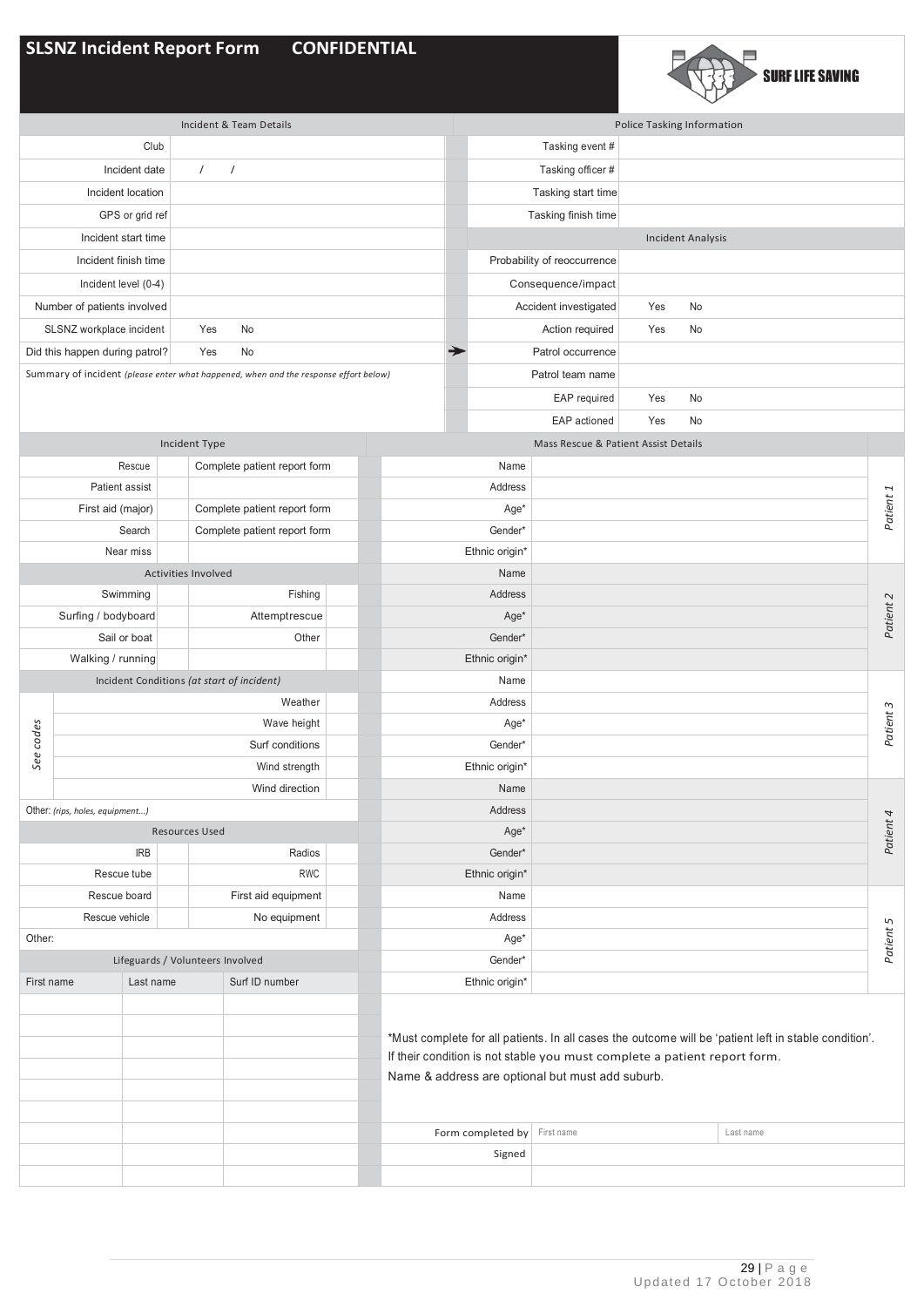# **SLSNZ Patient Report Form CONFIDENTIAL**



| Additional Patient Information for Major Rescues, First Aids and Searches. Please store this form in a secure location after completing. |                          |                               |                                                 |                            |                                      |                                    |              |                                   |                         |                       |                     |                                                                                         |                                                                |                        |                         |                  |                                    |                    |                 |  |
|------------------------------------------------------------------------------------------------------------------------------------------|--------------------------|-------------------------------|-------------------------------------------------|----------------------------|--------------------------------------|------------------------------------|--------------|-----------------------------------|-------------------------|-----------------------|---------------------|-----------------------------------------------------------------------------------------|----------------------------------------------------------------|------------------------|-------------------------|------------------|------------------------------------|--------------------|-----------------|--|
| <b>Patient Details</b>                                                                                                                   |                          |                               |                                                 |                            |                                      |                                    |              |                                   |                         |                       |                     |                                                                                         |                                                                |                        |                         |                  |                                    |                    |                 |  |
| Arr.<br>$\overline{4}$<br>Incidentlevel(0-4)                                                                                             |                          |                               | $\mathbf{3}$                                    | $\overline{2}$             | $\mathbf{1}$                         | $\mathbb O$                        |              |                                   |                         | SLSNZ member          |                     |                                                                                         |                                                                |                        | Number:                 |                  |                                    |                    |                 |  |
|                                                                                                                                          |                          |                               | Dep.                                            | $\overline{4}$             | $\mathbf{3}$                         | $\overline{2}$                     | $\mathbf{1}$ | $\mathbb O$                       |                         |                       |                     |                                                                                         |                                                                | Yes / No               |                         |                  |                                    |                    |                 |  |
| First name                                                                                                                               |                          |                               |                                                 |                            |                                      |                                    |              |                                   | Gender<br>Male / Female |                       |                     |                                                                                         |                                                                |                        |                         |                  |                                    |                    |                 |  |
| Last name                                                                                                                                |                          |                               |                                                 |                            |                                      |                                    |              |                                   | Ethnic origin (primary) |                       |                     |                                                                                         |                                                                |                        |                         |                  |                                    |                    |                 |  |
| Date of birth<br>DD / MM / YYYY                                                                                                          |                          |                               |                                                 |                            |                                      |                                    |              |                                   |                         |                       | Ethnic origin other |                                                                                         |                                                                |                        |                         |                  |                                    |                    |                 |  |
| Address & suburb                                                                                                                         |                          |                               |                                                 |                            |                                      |                                    |              |                                   |                         |                       |                     |                                                                                         |                                                                |                        |                         |                  |                                    |                    |                 |  |
|                                                                                                                                          |                          | City                          |                                                 |                            |                                      | Wasafatalityprevented?<br>Yes / No |              |                                   |                         |                       |                     |                                                                                         |                                                                |                        |                         |                  |                                    |                    |                 |  |
|                                                                                                                                          |                          |                               |                                                 |                            |                                      | <b>Incident Reason</b>             |              |                                   |                         |                       |                     |                                                                                         |                                                                |                        |                         |                  |                                    |                    |                 |  |
|                                                                                                                                          |                          |                               |                                                 |                            |                                      |                                    |              |                                   |                         |                       |                     | Other notes:                                                                            |                                                                |                        |                         |                  |                                    |                    |                 |  |
|                                                                                                                                          |                          |                               |                                                 |                            |                                      |                                    |              |                                   |                         |                       |                     |                                                                                         |                                                                |                        |                         |                  |                                    |                    |                 |  |
|                                                                                                                                          |                          |                               |                                                 |                            |                                      |                                    |              |                                   |                         |                       |                     |                                                                                         |                                                                |                        |                         |                  |                                    |                    |                 |  |
| Exhaustion                                                                                                                               | Poor swimming            | Drugs / alcohol               | Excessive clothing                              | Inappropriate<br>equipment | Jellyfish /<br>insect sting          | Cramp                              |              | $Cut /$<br>abrasions              | Bruising                | Burns/<br>sunburn     |                     | Breathing<br>difficulty                                                                 | Feeling unwell                                                 |                        | Other                   |                  |                                    |                    |                 |  |
| <b>First Aid Treatment</b>                                                                                                               |                          |                               |                                                 |                            |                                      |                                    |              |                                   |                         |                       |                     |                                                                                         |                                                                |                        |                         |                  |                                    |                    |                 |  |
|                                                                                                                                          |                          | <b>Patient Outcomes</b>       |                                                 |                            |                                      |                                    |              |                                   |                         |                       |                     |                                                                                         |                                                                |                        |                         |                  |                                    |                    |                 |  |
|                                                                                                                                          |                          |                               | Leftin stable condition                         |                            |                                      |                                    |              | History / chief complaint / onset |                         |                       |                     |                                                                                         |                                                                |                        |                         |                  |                                    |                    |                 |  |
|                                                                                                                                          |                          |                               | ReferredtoDoctor                                |                            |                                      | Treatment                          |              |                                   |                         |                       |                     |                                                                                         |                                                                |                        |                         |                  |                                    |                    |                 |  |
|                                                                                                                                          |                          |                               | Assistedfromthebeach                            |                            |                                      |                                    |              |                                   |                         |                       |                     |                                                                                         |                                                                |                        |                         |                  |                                    |                    |                 |  |
|                                                                                                                                          |                          |                               | Ambulance to hospital<br>Helicopter to hospital |                            |                                      |                                    |              |                                   |                         |                       |                     |                                                                                         |                                                                |                        |                         |                  |                                    |                    |                 |  |
|                                                                                                                                          |                          |                               |                                                 | Deceased                   |                                      |                                    |              |                                   |                         |                       |                     |                                                                                         |                                                                |                        |                         |                  |                                    |                    |                 |  |
|                                                                                                                                          |                          |                               | Unknown/Notfound                                |                            |                                      |                                    |              |                                   |                         |                       |                     |                                                                                         |                                                                |                        |                         |                  |                                    |                    |                 |  |
|                                                                                                                                          |                          | <b>Equipment Used</b>         |                                                 |                            |                                      |                                    |              |                                   |                         |                       |                     |                                                                                         |                                                                |                        |                         |                  |                                    |                    |                 |  |
|                                                                                                                                          | Oxygen                   |                               | FA Supplies                                     |                            |                                      |                                    |              |                                   |                         |                       |                     |                                                                                         |                                                                |                        |                         |                  |                                    |                    |                 |  |
|                                                                                                                                          | Defibrillator            |                               |                                                 |                            |                                      |                                    |              |                                   |                         |                       |                     |                                                                                         |                                                                |                        |                         |                  |                                    |                    |                 |  |
|                                                                                                                                          |                          |                               |                                                 |                            |                                      | Medications / allergies            |              |                                   |                         |                       |                     |                                                                                         |                                                                |                        |                         |                  |                                    |                    |                 |  |
|                                                                                                                                          | Stretcher<br>Neck brace  |                               |                                                 |                            |                                      |                                    |              |                                   |                         |                       |                     |                                                                                         |                                                                |                        |                         |                  |                                    |                    |                 |  |
|                                                                                                                                          |                          |                               |                                                 |                            |                                      |                                    |              |                                   |                         | <b>Patient Vitals</b> |                     |                                                                                         |                                                                |                        |                         |                  |                                    |                    |                 |  |
|                                                                                                                                          |                          |                               |                                                 |                            |                                      | Response                           |              |                                   |                         |                       |                     | Pulse /                                                                                 |                                                                |                        |                         |                  | Blood                              |                    |                 |  |
| Time                                                                                                                                     |                          | Interventions / drugs         |                                                 |                            | Dose                                 |                                    |              | AVPU                              | Airway                  |                       |                     | Breathing                                                                               |                                                                | circulation            |                         | Temp             | pressure                           | O <sub>2</sub> Sat | <b>Bld Gluc</b> |  |
|                                                                                                                                          |                          |                               |                                                 |                            |                                      |                                    |              |                                   |                         |                       |                     |                                                                                         |                                                                |                        |                         | $\boldsymbol{I}$ |                                    |                    |                 |  |
|                                                                                                                                          |                          |                               |                                                 |                            |                                      |                                    |              |                                   |                         |                       |                     |                                                                                         |                                                                |                        |                         |                  | $\boldsymbol{I}$                   |                    |                 |  |
|                                                                                                                                          |                          |                               |                                                 |                            |                                      |                                    |              |                                   |                         |                       |                     |                                                                                         |                                                                |                        |                         |                  | $\boldsymbol{I}$<br>$\overline{1}$ |                    |                 |  |
|                                                                                                                                          |                          |                               |                                                 |                            |                                      |                                    |              |                                   |                         |                       |                     |                                                                                         |                                                                |                        |                         |                  | $\overline{1}$                     |                    |                 |  |
|                                                                                                                                          |                          |                               |                                                 |                            |                                      |                                    |              |                                   |                         |                       |                     |                                                                                         |                                                                |                        |                         |                  | $\overline{1}$                     |                    |                 |  |
|                                                                                                                                          |                          |                               |                                                 |                            |                                      |                                    |              |                                   |                         | Search Information    |                     |                                                                                         |                                                                |                        |                         |                  |                                    |                    |                 |  |
|                                                                                                                                          |                          |                               |                                                 |                            | Missing person details & description |                                    |              |                                   |                         |                       |                     |                                                                                         |                                                                |                        |                         |                  | Informant information              |                    |                 |  |
|                                                                                                                                          |                          |                               | Name                                            |                            |                                      |                                    |              |                                   |                         |                       |                     |                                                                                         | Informant name                                                 |                        |                         |                  |                                    |                    |                 |  |
|                                                                                                                                          |                          |                               | Phone numbers                                   |                            |                                      |                                    |              |                                   |                         |                       |                     |                                                                                         |                                                                |                        | Informant phone numbers |                  |                                    |                    |                 |  |
|                                                                                                                                          |                          | Medical & mental condition    |                                                 |                            |                                      |                                    |              |                                   |                         |                       |                     |                                                                                         |                                                                |                        | Relationship to missing |                  |                                    |                    |                 |  |
|                                                                                                                                          |                          | Description of missing person |                                                 |                            |                                      |                                    |              |                                   |                         |                       |                     |                                                                                         |                                                                |                        |                         |                  |                                    |                    |                 |  |
|                                                                                                                                          |                          |                               | Age                                             |                            |                                      |                                    |              |                                   |                         |                       |                     |                                                                                         | Missing person last location<br>Circumstances of disappearance |                        |                         |                  |                                    |                    |                 |  |
|                                                                                                                                          |                          |                               | Ethnicity Gender                                |                            |                                      |                                    |              |                                   |                         |                       |                     |                                                                                         |                                                                |                        |                         |                  |                                    |                    |                 |  |
| Height&build                                                                                                                             |                          |                               |                                                 |                            |                                      |                                    |              |                                   |                         |                       |                     | Point last seen (PLS)                                                                   |                                                                |                        |                         |                  |                                    |                    |                 |  |
|                                                                                                                                          | Haircolour Eye<br>colour |                               |                                                 |                            |                                      |                                    |              |                                   |                         |                       |                     |                                                                                         |                                                                | Last known point (LKP) |                         |                  |                                    |                    |                 |  |
|                                                                                                                                          | Clothing / belongings    |                               |                                                 |                            |                                      |                                    |              |                                   |                         |                       |                     |                                                                                         |                                                                | Last seen by whom      |                         |                  |                                    |                    |                 |  |
| Activity (what doing)                                                                                                                    |                          |                               |                                                 |                            |                                      |                                    |              |                                   |                         |                       |                     |                                                                                         |                                                                |                        |                         |                  |                                    |                    |                 |  |
|                                                                                                                                          |                          |                               |                                                 |                            |                                      |                                    |              |                                   |                         |                       |                     | Search Activities by SLS Volunteers                                                     |                                                                |                        |                         |                  |                                    |                    |                 |  |
| Time                                                                                                                                     |                          | Action                        |                                                 |                            |                                      |                                    |              |                                   |                         |                       |                     |                                                                                         |                                                                |                        |                         |                  |                                    |                    |                 |  |
|                                                                                                                                          |                          |                               |                                                 |                            |                                      |                                    |              |                                   |                         |                       |                     |                                                                                         |                                                                |                        |                         |                  |                                    |                    |                 |  |
|                                                                                                                                          |                          |                               |                                                 |                            |                                      |                                    |              |                                   |                         |                       |                     | NOTE: If there is more than one patient involved in a major incident use a second form. |                                                                |                        |                         |                  |                                    |                    |                 |  |